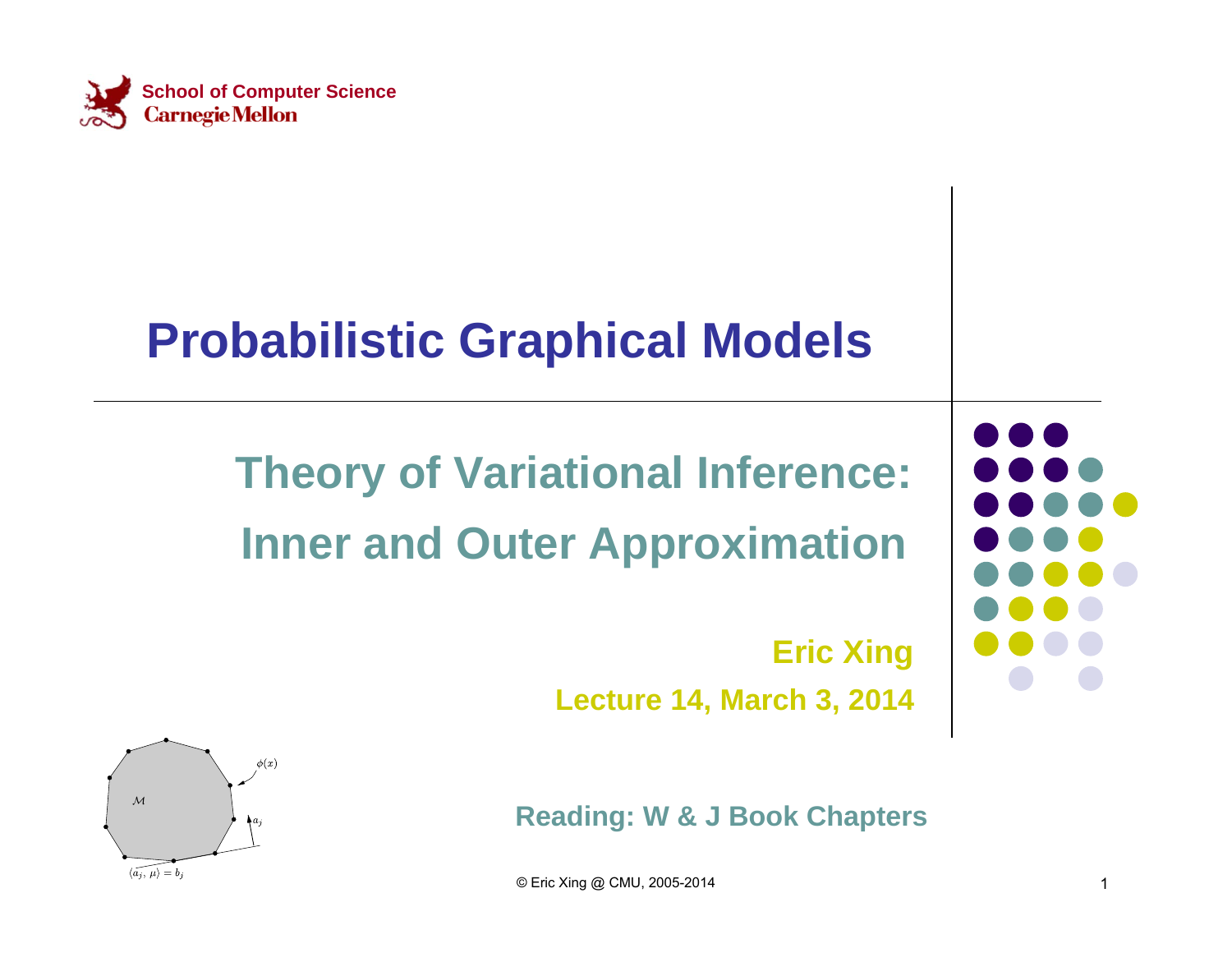#### **Roadmap**



- Two families of approximate inference algorithms
	- $\bullet$ Loopy belief propagation (sum-product)
	- $\bullet$ Mean-field approximation
- Are there some connections of these two approaches?
- We will re-exam them from a unified point of view based on the variational principle:
	- $\bullet$ Loop BP: outer approximation
	- $\bullet$ Mean-field: inner approximation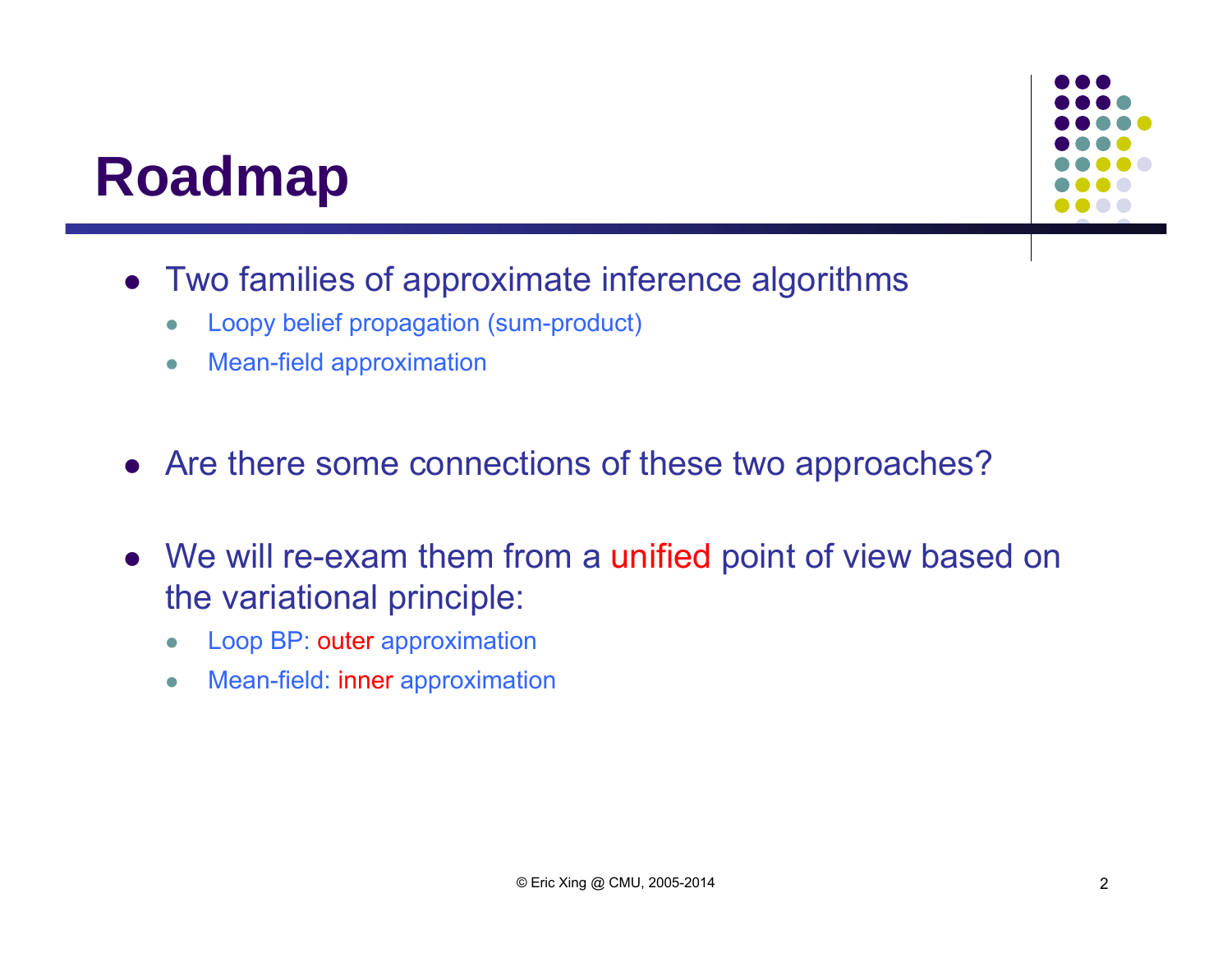#### **Variational Methods**



- "Variational": fancy name for optimization-based formulations
	- $\bullet$ i.e., represent the quantity of interest as the solution to an optimization problem
	- $\bullet$  *approximate* the desired solution by *relaxing/approximating* the *intractable* optimization problem
- **•** Examples:
	- $\bullet$ Courant-Fischer for eigenvalues:

$$
\lambda_{\max}(A) = \max_{\|x\|_2 = 1} x^T A x
$$

 $\bullet$ Linear system of equations:

$$
Ax = b, A \succ 0, x^* = A^{-1}b
$$

 $\bullet$ variational formulation:

$$
x^* = \arg\min_x \left\{ \frac{1}{2} x^T A x - b^T x \right\}
$$

 $\bullet$ for large system, apply conjugate gradient method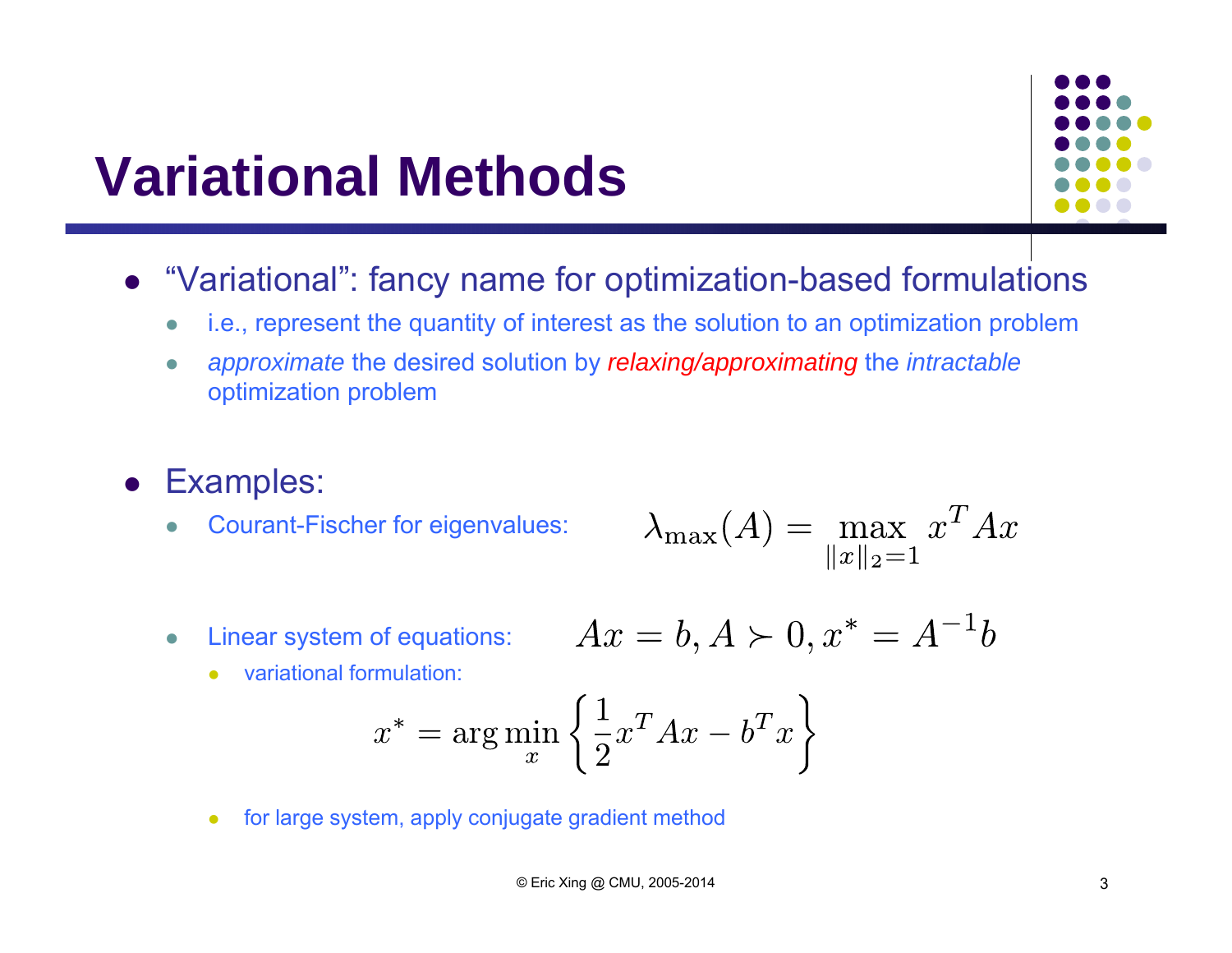#### **Inference Problems in Graphical Models**

Undirected graphical model (MRF):

$$
p(x) = \frac{1}{Z} \prod_{C \in \mathcal{C}} \psi_C(x_C)
$$

The quantities of interest:

 $\bullet$ 

• marginal distributions: 
$$
p(x_i) = \sum_{x_j, j \neq i} p(x)
$$

- $\bullet$ normalization constant (partition function):
- $\bullet$  Question: how to represent these quantities in a variational form?

 $Z$ 

 $\bullet$ Use tools from (1) exponential families; (2) convex analysis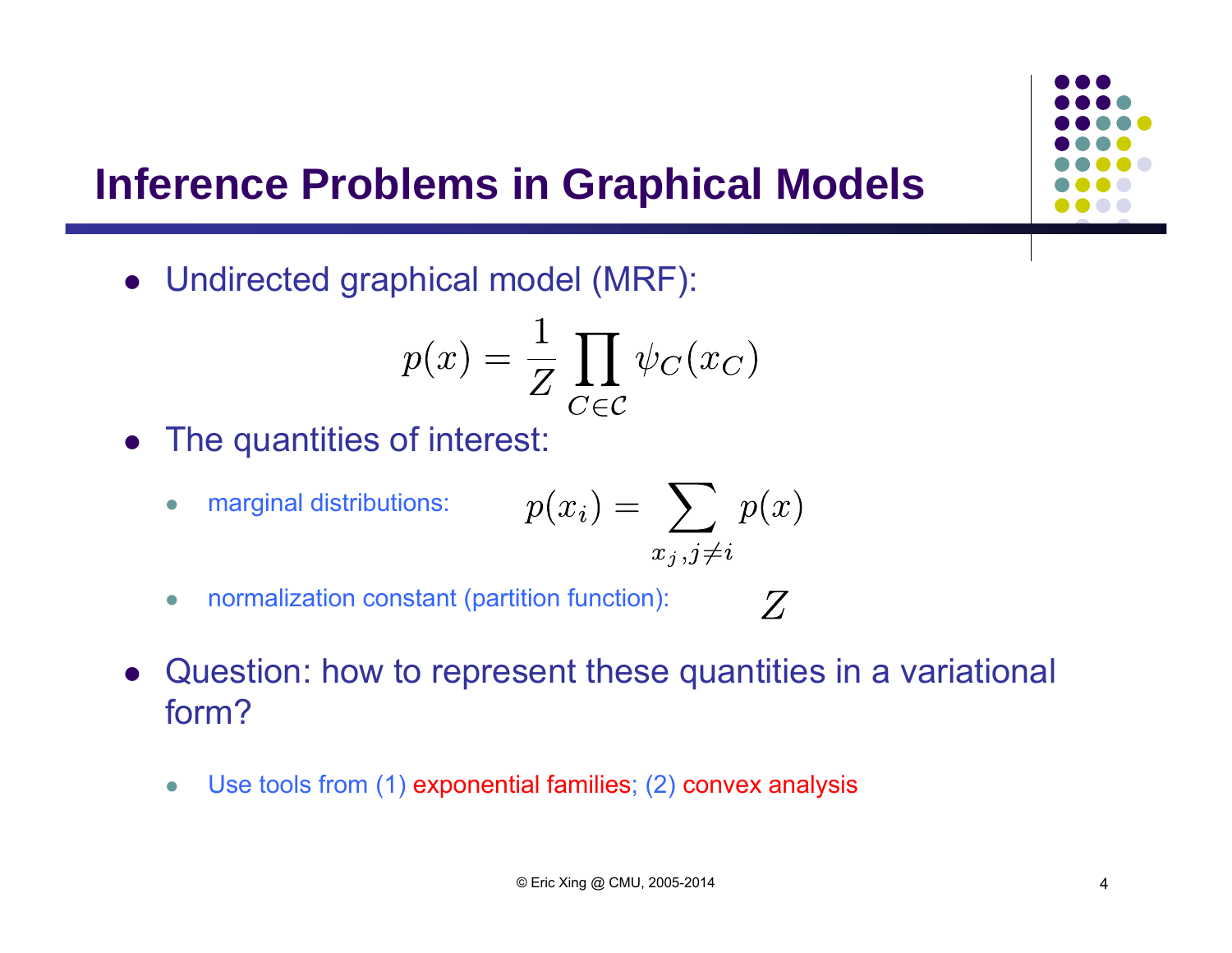#### **Exponential Families**

Canonical parameterization

$$
p_{\theta}(x_1, \cdots, x_m) = \exp\left\{\theta^{\top} \phi(x) - A(\theta)\right\}
$$

**Canonical Parameters Sufficient Statistics Log partition Function**

Log normalization constant:

$$
A(\theta) = \log \int \exp\{\theta^T \phi(x)\} dx
$$

- it is a convex function (Prop 3.1)
- Effective canonical parameters:

$$
\Omega := \left\{ \theta \in \mathbb{R}^d | A(\theta) < +\infty \right\}
$$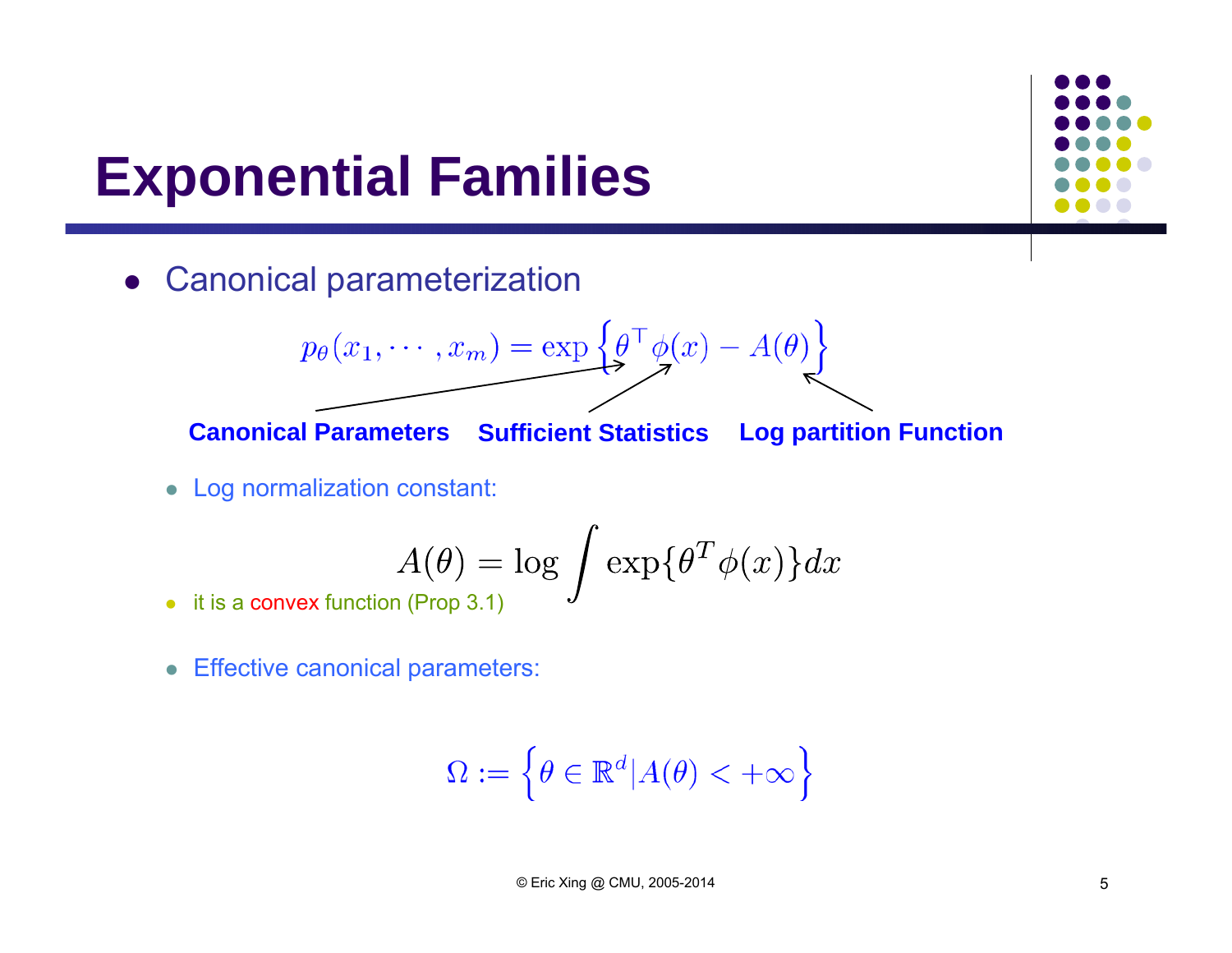# **Graphical Models as Exponential Families**



$$
p(\mathbf{x};\theta) = \frac{1}{Z(\theta)} \prod_{C \in \mathcal{C}} \psi(\mathbf{x}_C; \theta_C)
$$

MRF in an exponential form:

$$
p(\mathbf{x};\theta) = \exp \left\{ \sum_{C \in \mathcal{C}} \log \psi(\mathbf{x}_C; \theta_C) - \log Z(\theta) \right\}
$$

 $\bullet$  $\log \psi({\bf x}_C; \theta_C)$ can be written in a *linear* form after some parameterization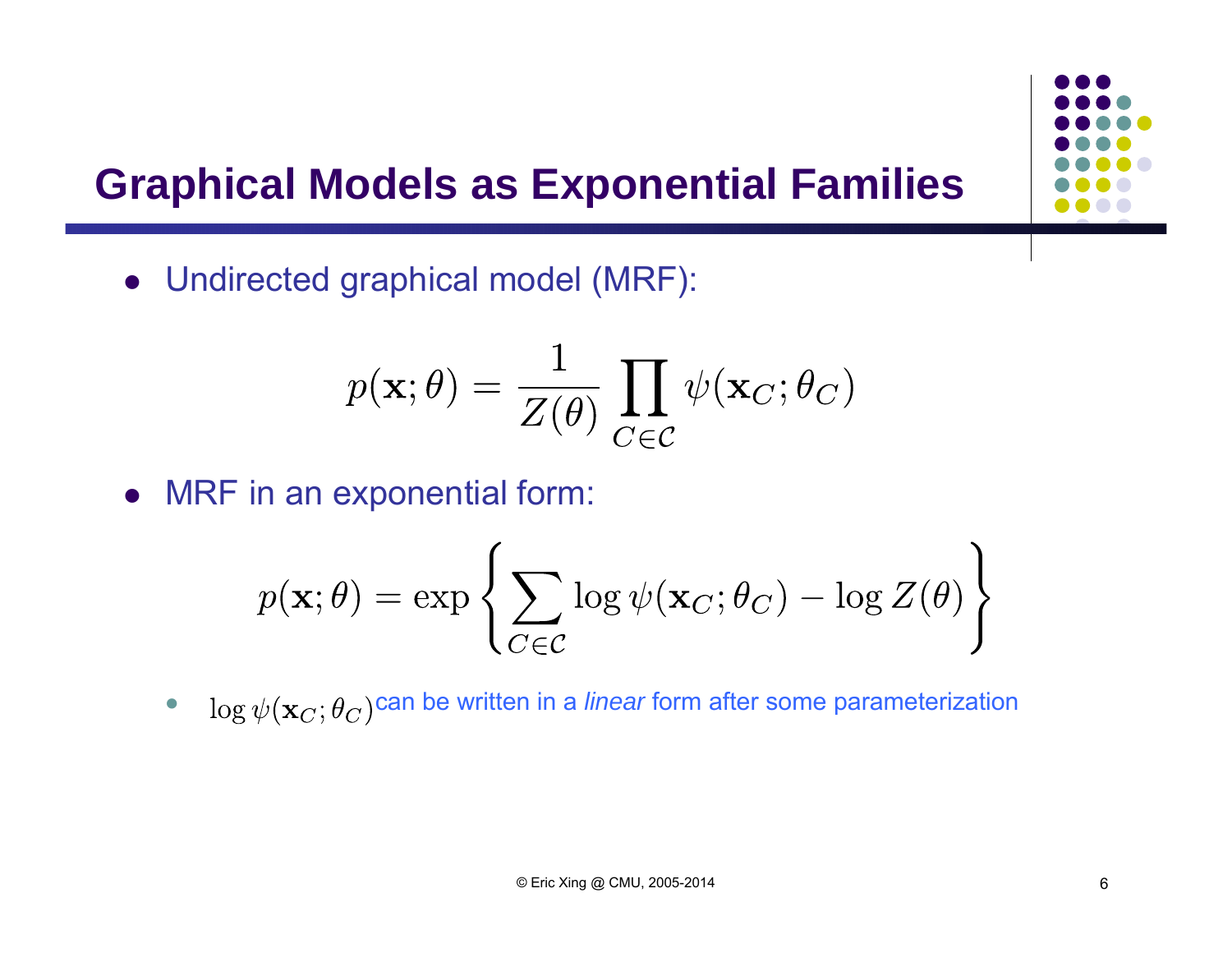## **Example: Gaussian MRF**



 $\bullet$  Hammersley-Clifford theorem states that the precision matrix also respects the graph structure





 $\bullet$ Gaussian MRF in the exponential form

$$
p(\mathbf{x}) = \exp\left\{\frac{1}{2} \langle \Theta, \mathbf{x} \mathbf{x}^T \rangle - A(\Theta) \right\}
$$
, where  $\Theta = -\Lambda$ 

 $\{x_s^2, s \in V; x_s x_t, (s,t) \in E\}$  Sufficient statistics are  $\bullet$ 

© Eric Xing @ CMU, 2005-2014

 $\Lambda = \Sigma^{-1}$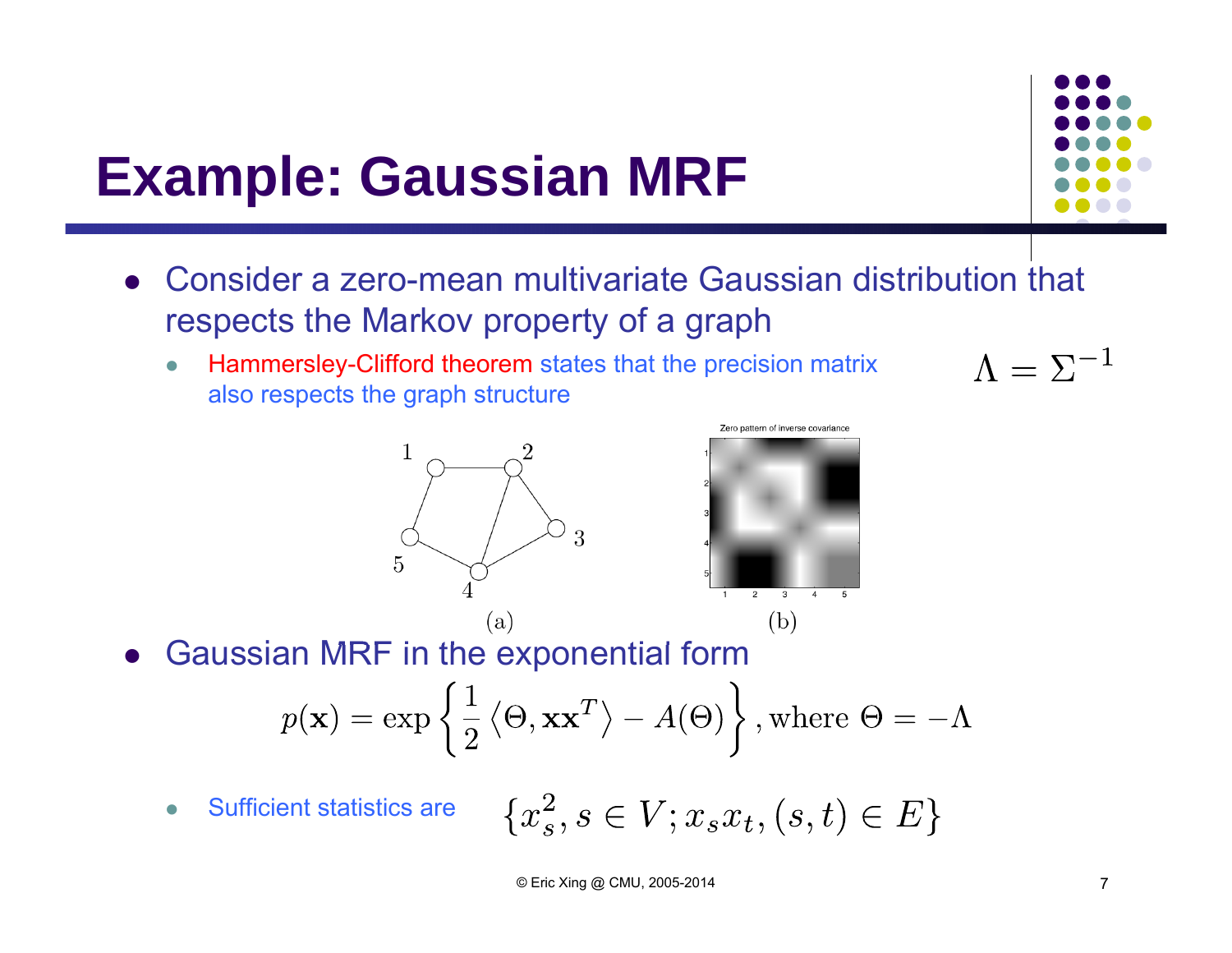### **Example: Discrete MRF**





0 In exponential form

$$
p(x; \theta) \propto \exp \left\{ \sum_{s \in V} \sum_{j} \theta_{s; j} \mathbb{I}_{j}(x_s) + \sum_{(s,t) \in E} \theta_{st; jk} \mathbb{I}_{j}(x_s) \mathbb{I}_{k}(x_t) \right\}
$$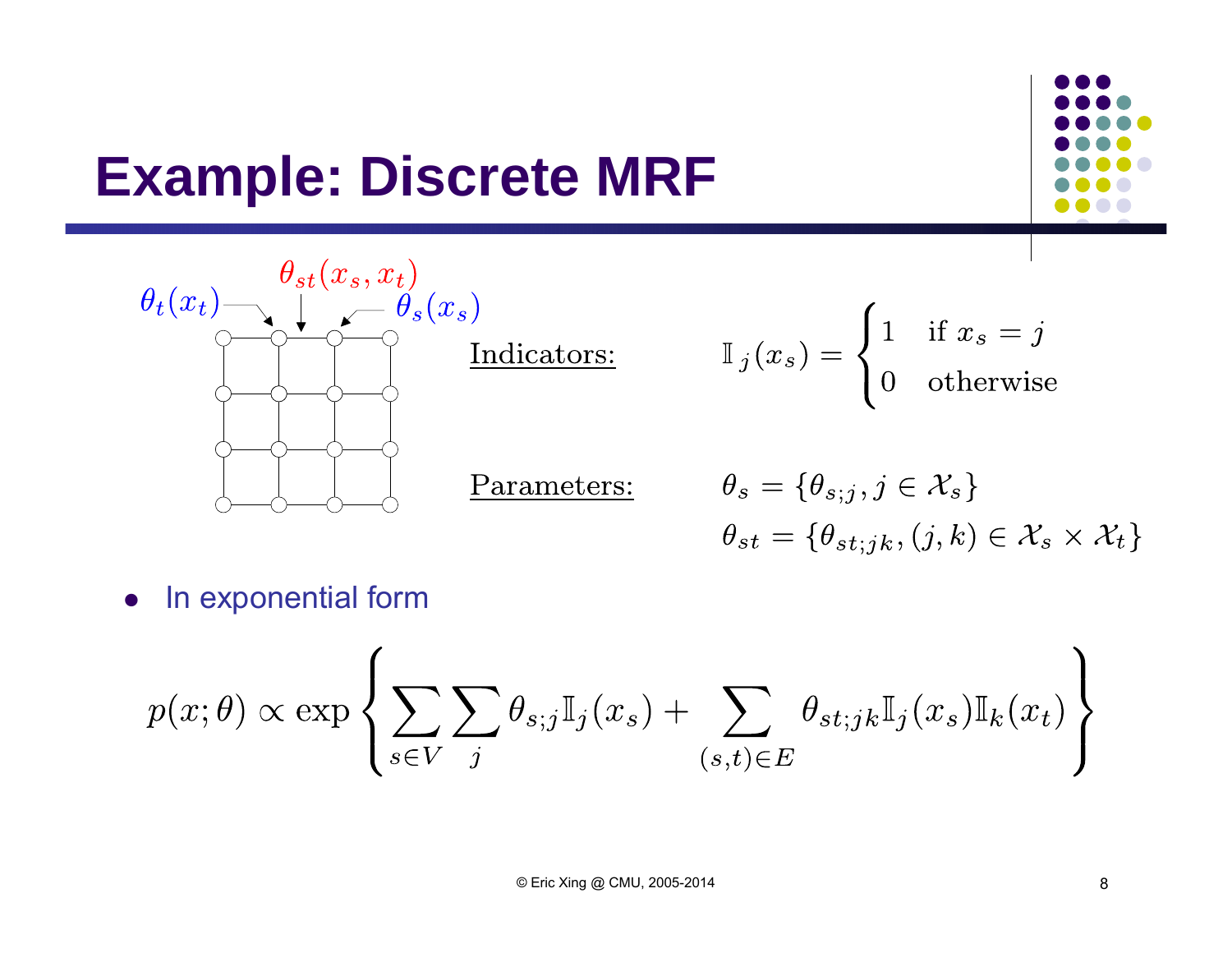

## **Why Exponential Families?**

 Computing the expectation of sufficient statistics (mean parameters) given the canonical parameters yields the marginals

$$
\mu_{s;j} = \mathbb{E}_p[\mathbb{I}_j(X_s)] = \mathbb{P}[X_s = j] \quad \forall j \in \mathcal{X}_s,
$$

$$
\mu_{st;jk} = \mathbb{E}_p[\mathbb{I}_{st;jk}(X_s, X_t)] = \mathbb{P}[X_s = j, X_t = k] \quad \forall (j,k) \in \mathcal{X}_s \in \mathcal{X}_t.
$$

 Computing the normalizer yields the log partition function (or log likelihood function)

$$
\log Z(\theta) = A(\theta)
$$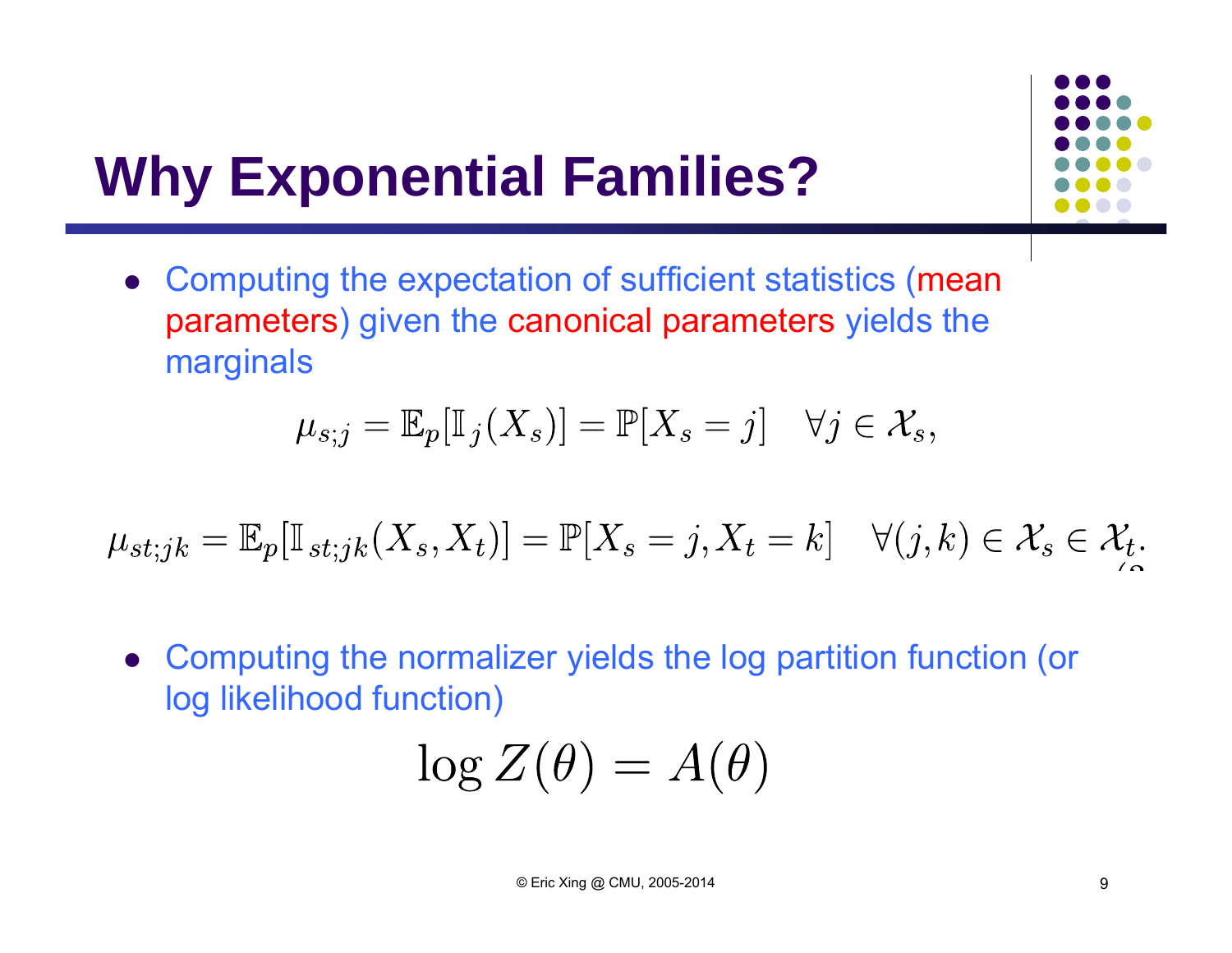#### **Computing Mean Parameter: Bernoulli**

A single Bernoulli random variable



$$
p(x; \theta) = \exp{\theta x - A(\theta)}, x \in \{0, 1\}, A(\theta) = \log(1 + e^{\theta})
$$

• Inference = Computing the mean parameter

$$
\mu(\theta) = \mathbb{E}_{\theta}[X] = 1 \cdot p(X = 1; \theta) + 0 \cdot p(X = 0; \theta) = \frac{e^{\theta}}{1 + e^{\theta}}
$$

• Want to do it in a variational manner: cast the procedure of computing mean (summation) in an optimization-based formulation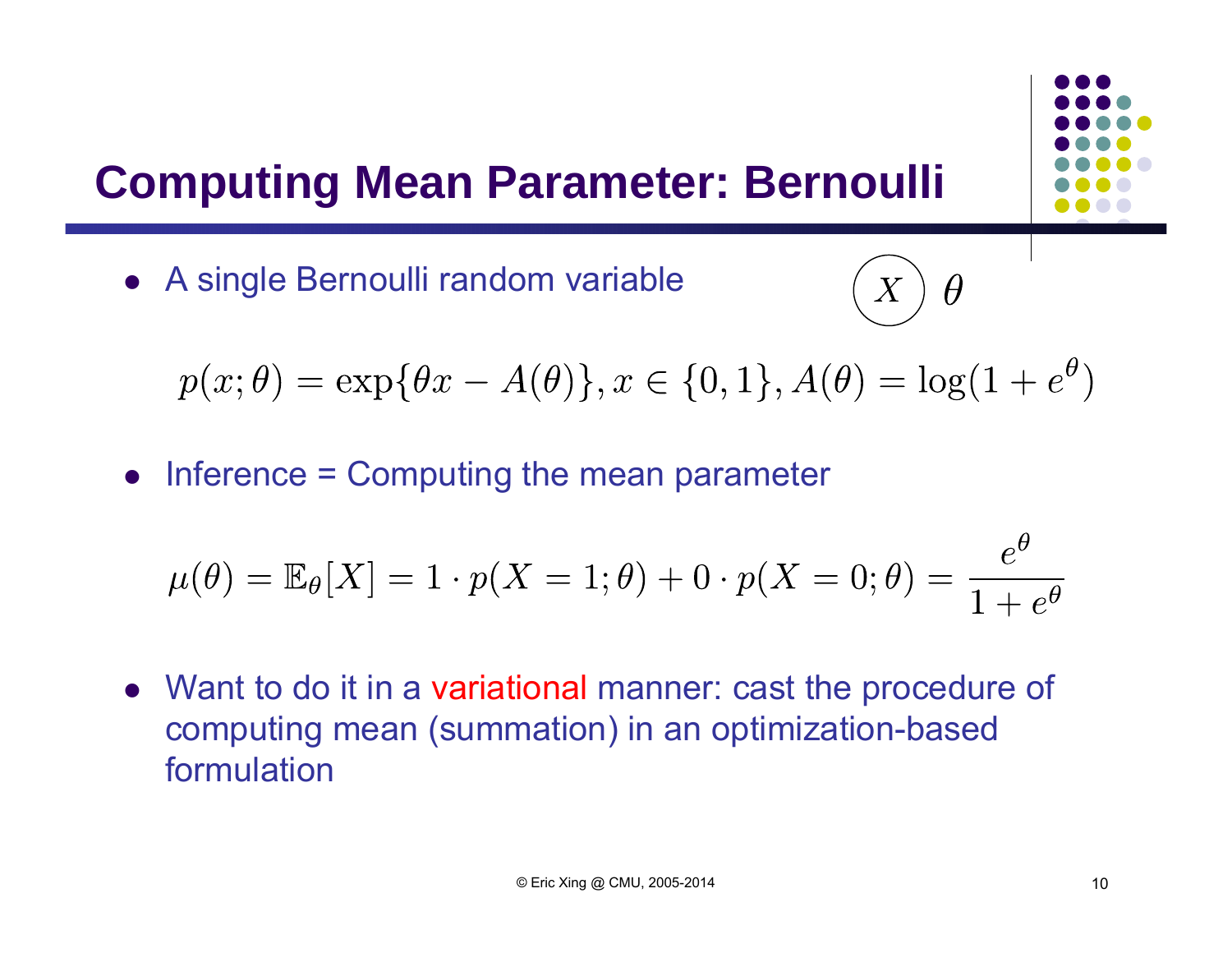### **Conjugate Dual Function**



 $\bullet~$  Given any function  $f(\theta)$ , its conjugate dual function is:



 Conjugate dual is always a convex function: point-wise supremum of a class of linear functions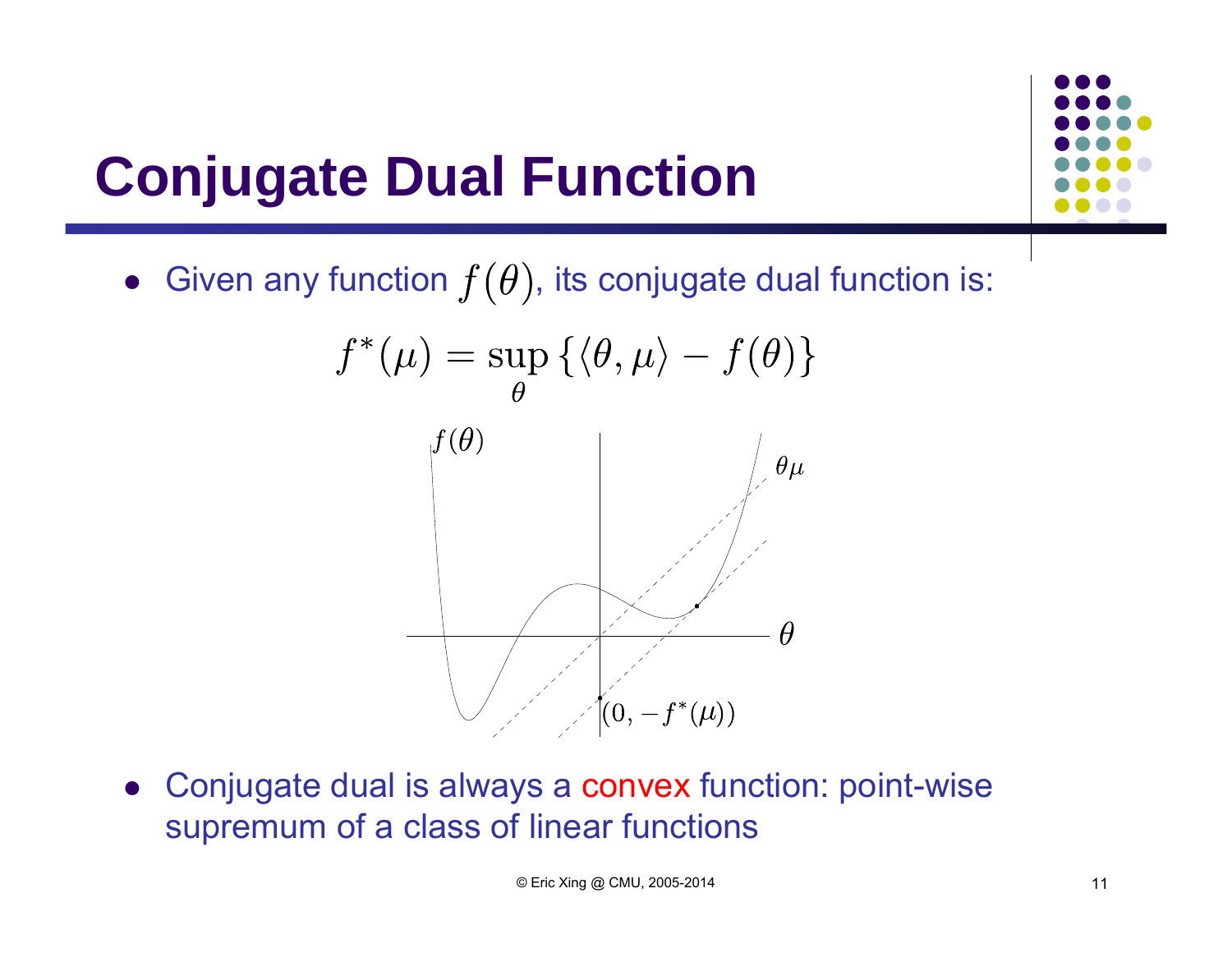

### **Dual of the Dual is the Original**

• Under some technical condition on  $f$  (convex and lower semi-continuous), the dual of dual is itself:

$$
f = (f^*)^*
$$

$$
f(\theta) = \sup_{\mu} \{ \langle \theta, \mu \rangle - f^*(\mu) \}
$$

**•** For log partition function

$$
A(\theta) = \sup_{\mu} \{ \langle \theta, \mu \rangle - A^*(\mu) \}, \quad \theta \in \Omega
$$

 $\bullet$ The dual variable  $\mu$  has a natural interpretation as the mean parameters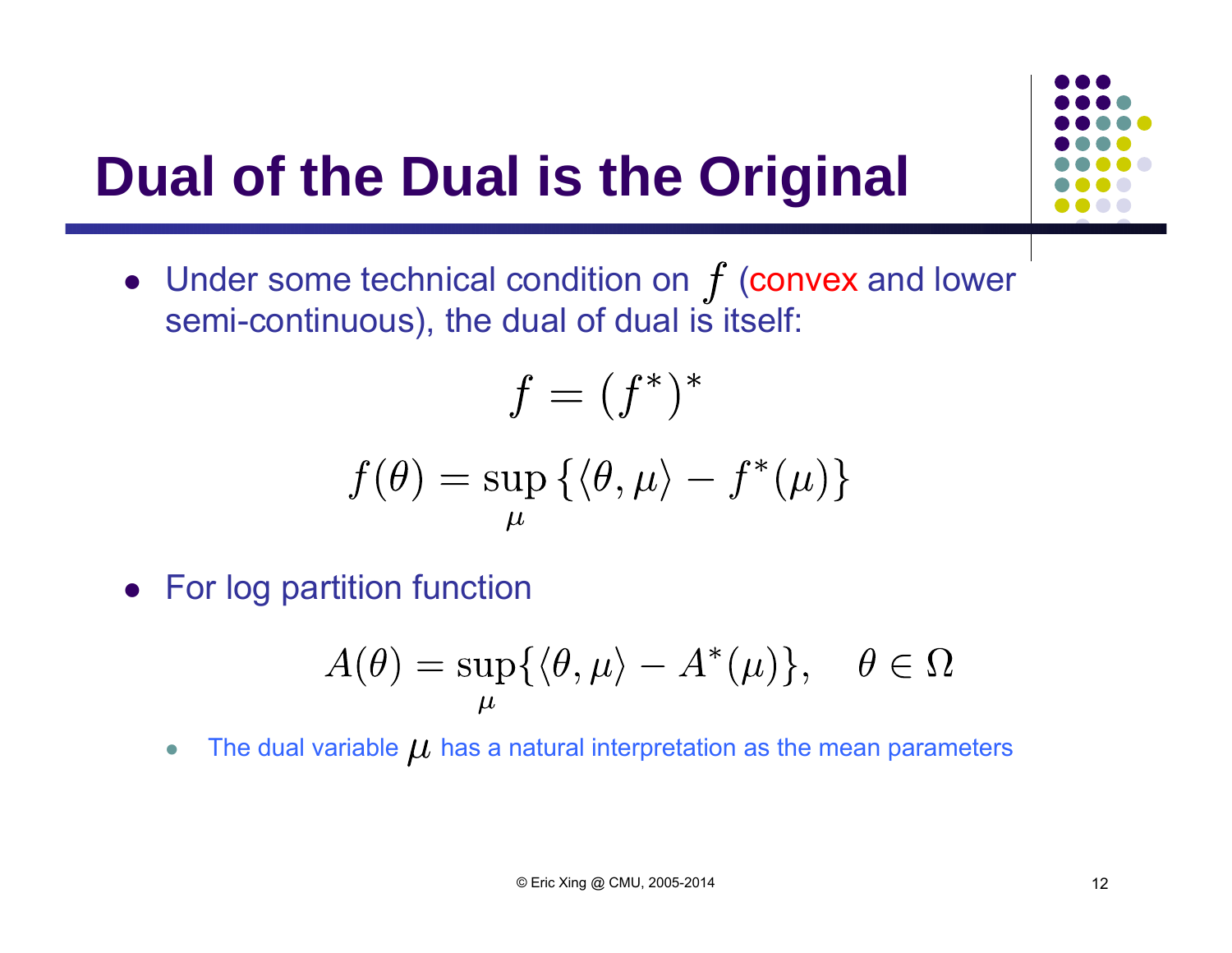#### **Computing Mean Parameter: Bernoulli**

- The conjugate
- **•** Stationary condition

• If 
$$
\mu \in (0, 1), \theta(\mu) = \log \left( \frac{\mu}{1 - \mu} \right), A^*(\mu) = \mu \log(\mu) + (1 - \mu) \log(1 - \mu)
$$

• If 
$$
\mu \notin [0, 1], A^*(\mu) = +\infty
$$

• We have 
$$
A^*(\mu) = \begin{cases} \mu \log \mu + (1 - \mu) \log(1 - \mu) & \text{if } \mu \in [0, 1] \\ +\infty & \text{otherwise.} \end{cases}
$$

• The variational form:

• The optimum is achieved at  $\mu(\theta) = \frac{1}{1-\theta}$  . This is the mean!  $© Eric Xing @ CMU, 2005-2014$  13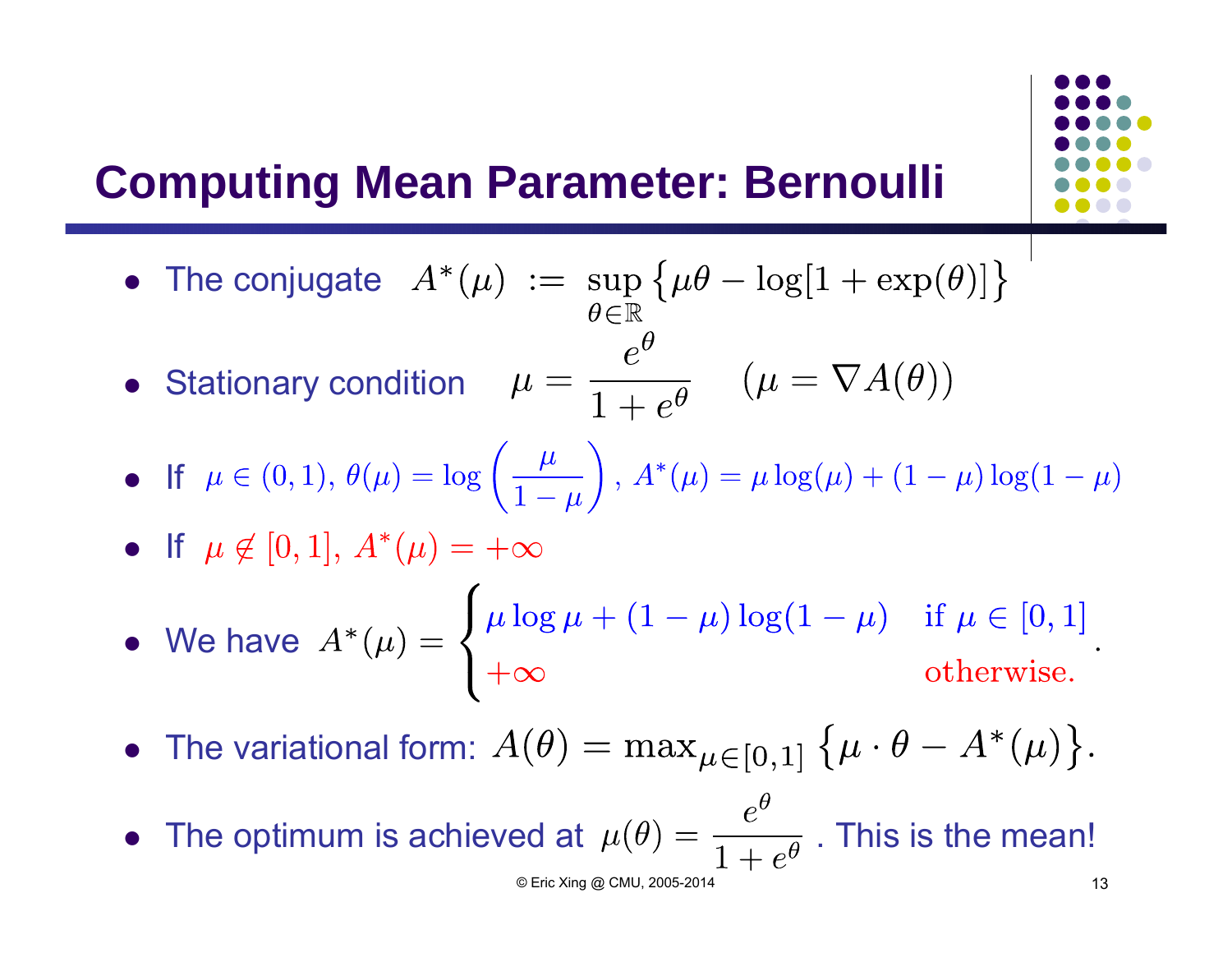### **Remark**

- $\bullet$  The last few identities are not coincidental but rely on a deep theory in general exponential family.
	- $\bullet$ The dual function is the negative entropy function
	- $\bullet$ The mean parameter is restricted
	- $\bullet$ Solving the optimization returns the mean parameter and log partition function
- $\bullet$  Next step: develop this framework for general exponential families/graphical models.
- $\bullet$  However,
	- $\bullet$ Computing the conjugate dual (entropy) is in general intractable
	- $\bullet$ The constrain set of mean parameter is hard to characterize
	- $\bullet$ Hence we need approximation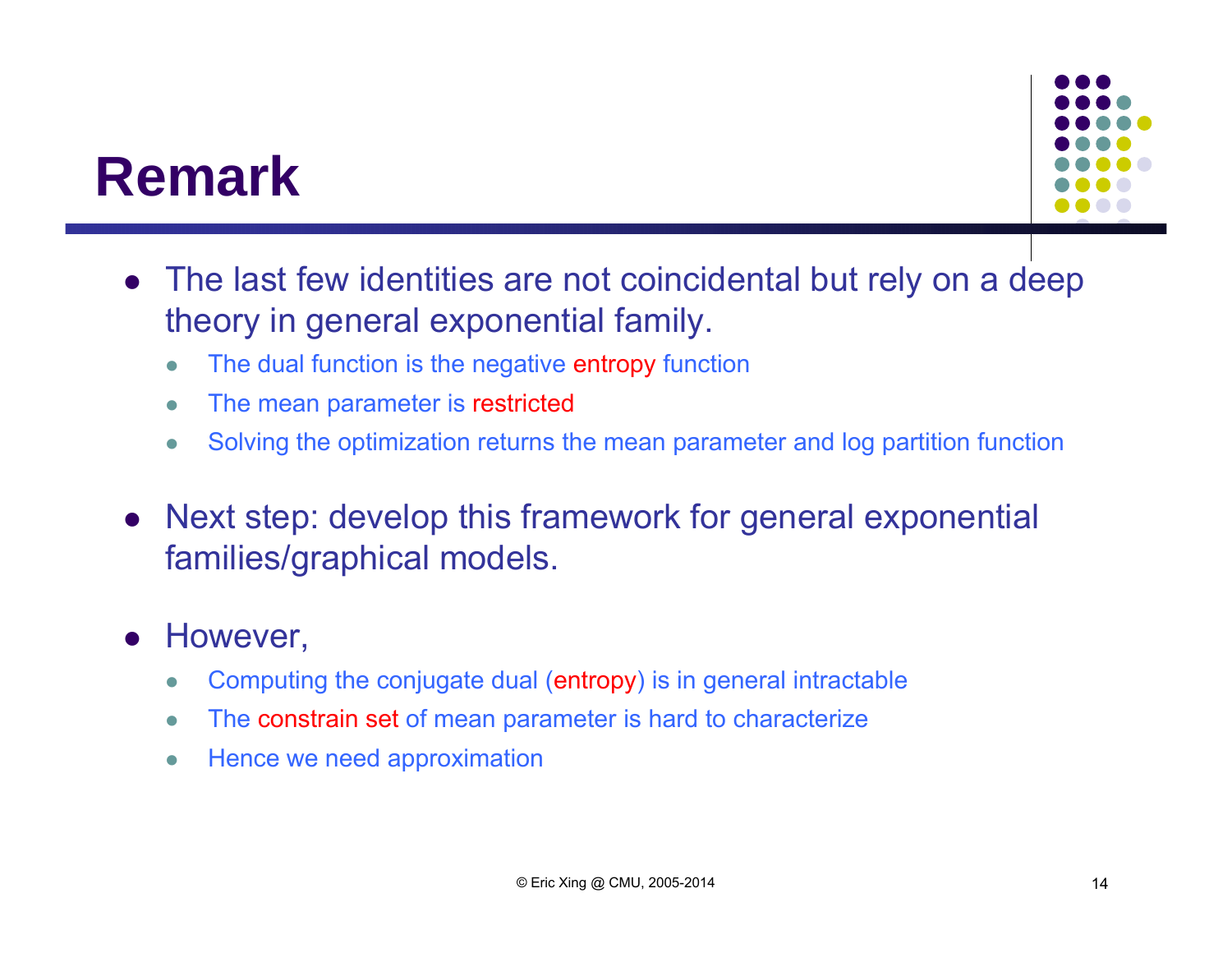

## **Computation of Conjugate Dual**

**•** Given an exponential family

$$
p(x_1, \ldots, x_m; \theta) = \exp \left\{ \sum_{i=1}^d \theta_i \phi_i(x) - A(\theta) \right\}
$$

• The dual function

$$
A^*(\mu) := \sup_{\theta \in \Omega} \left\{ \langle \mu, \theta \rangle - A(\theta) \right\}
$$

- The stationary condition:
- $\bullet$ Derivatives of *A* yields mean parameters

$$
\frac{\partial A}{\partial \theta_i}(\theta) = \mathbb{E}_{\theta}[\phi_i(X)] = \int \phi_i(x) p(x; \theta) dx
$$

- The stationary condition becomes
- $\bullet$ Question: for which  $\mu \in \mathbb{R}^d$  does it have a solution  $\theta(\mu)$ ?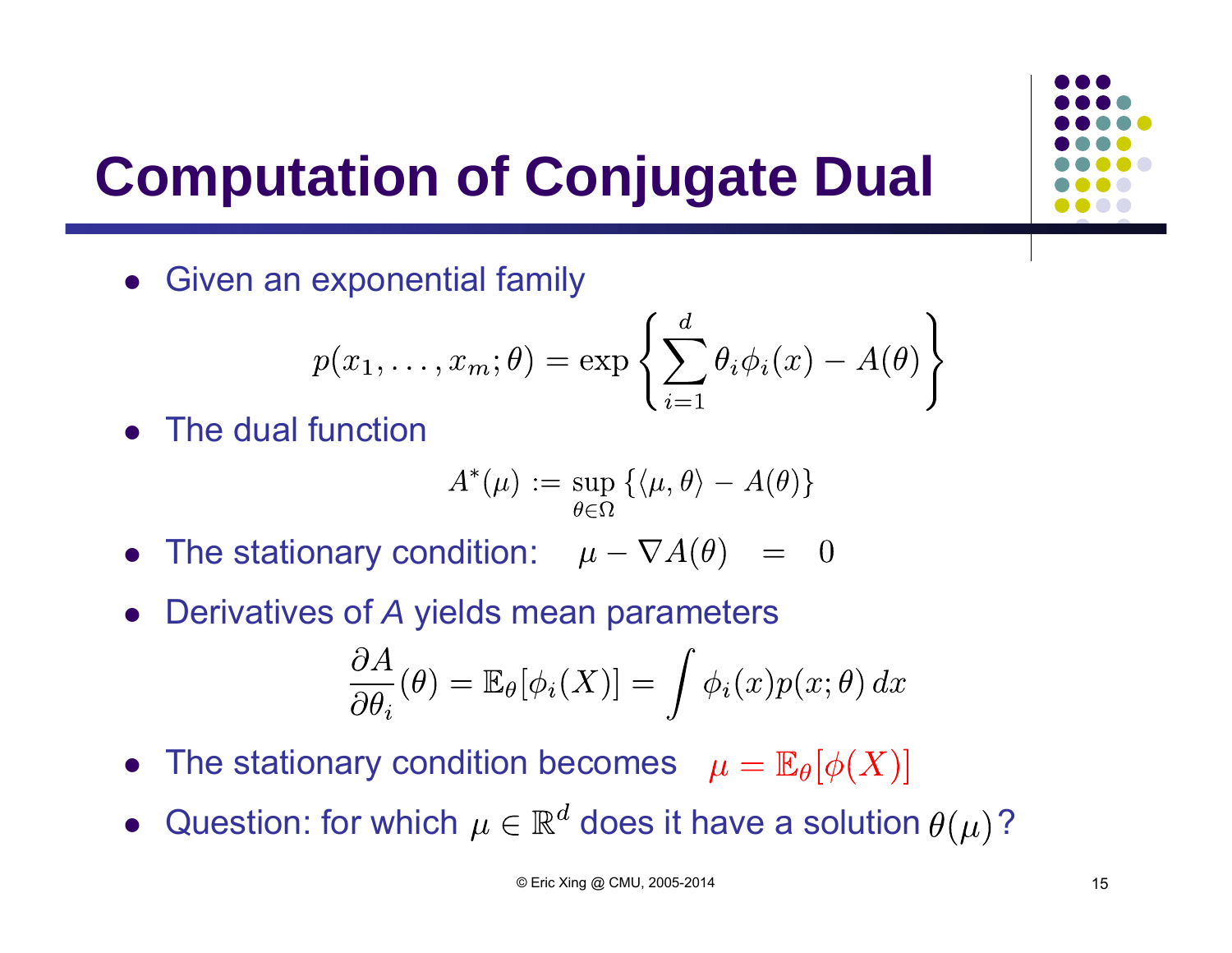### **Computation of Conjugate Dual**

- Let's assume there is a solution  $\theta(\mu)$  such that
- The dual has the form

$$
A^*(\mu) = \langle \theta(\mu), \mu \rangle - A(\theta(\mu))
$$
  
=  $\mathbb{E}_{\theta(\mu)} [\langle \theta(\mu), \phi(X) \rangle - A(\theta(\mu))]$   
=  $\mathbb{E}_{\theta(\mu)} [\log p(X; \theta(\mu))]$ 

• The entropy is defined as

$$
H(p(x)) = -\int p(x) \log p(x) dx
$$

• So the dual is  $A^*(\mu) = -H(p(x;\theta(\mu))$  when there is a solution

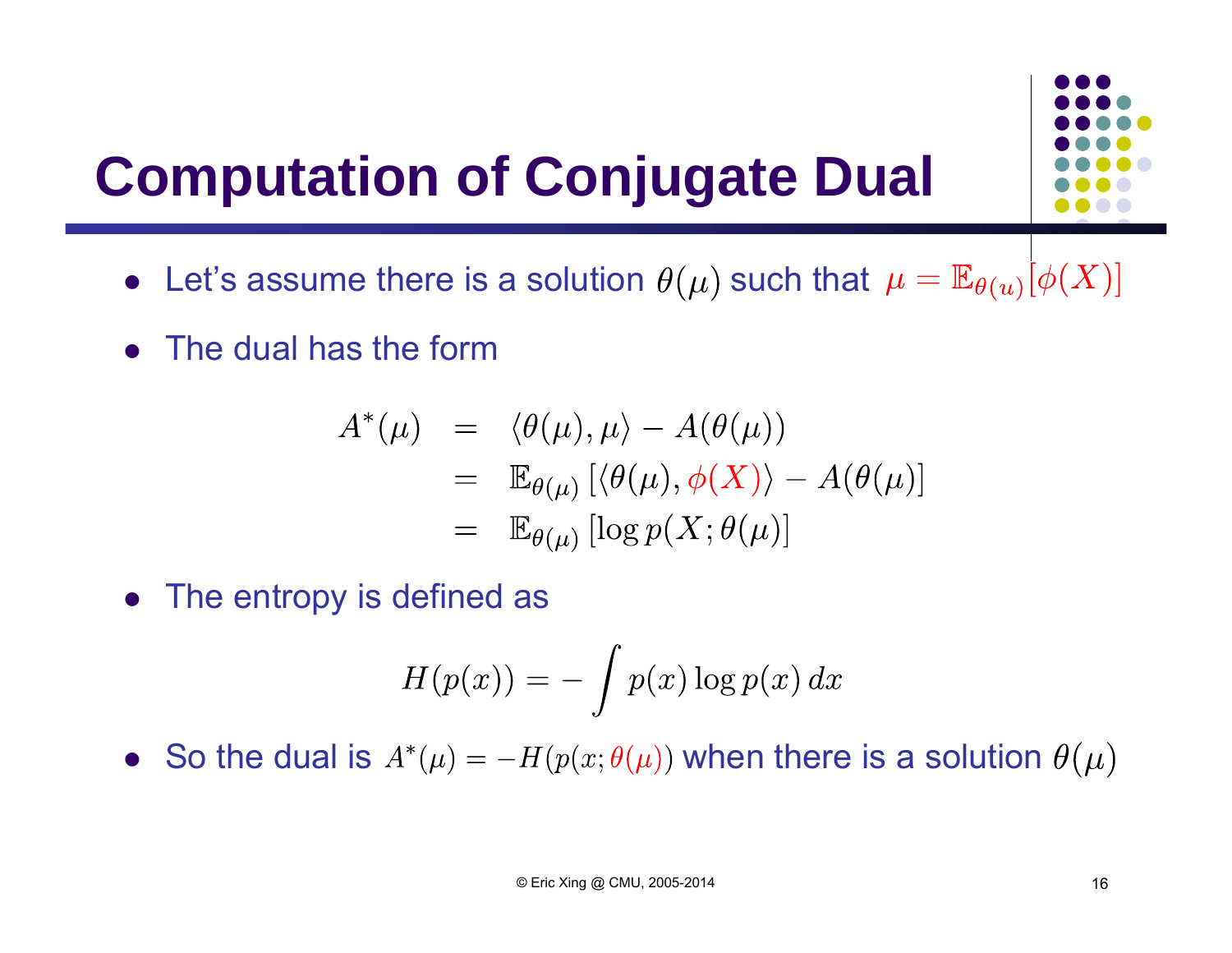#### **Complexity of Computing Conjugate Dual**



 $\bullet$ The dual function is implicitly defined:

$$
\mu \longrightarrow \boxed{(\nabla A)^{-1}} \longrightarrow \frac{\theta(\mu)}{H(p_{\theta(\mu)})} \longrightarrow A^*(\mu)
$$

- $\bullet$ Solving the inverse mapping  $\mu = \mathbb{E}_{\theta}[\phi(X)]$  for canonical parameters  $\theta(\mu)$  is nontrivial
- $\bullet$  Evaluating the negative entropy requires high-dimensional integration (summation)
- Question: for which  $\mu \in \mathbb{R}^d$  does it have a solution  $\theta(\mu)$ ? i.e., the domain of  $A^*(\mu)$ .
	- $\bullet$ the ones in marginal polytope!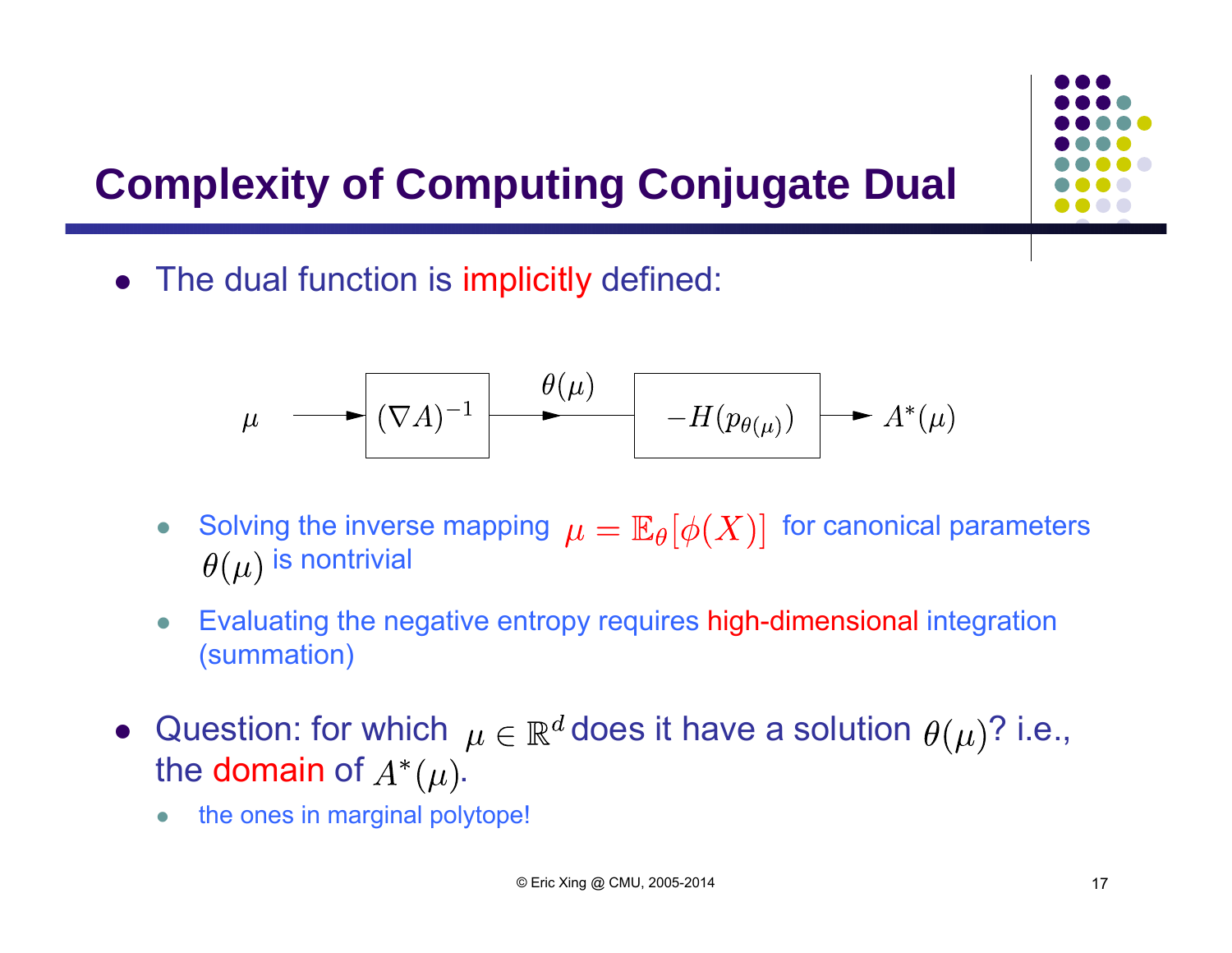### **Marginal Polytope**

 $\bullet~$  For any distribution  $\,p(x)$  and a set of sufficient statistics  $\phi(\,x\,),\,$ define a vector of mean parameters

$$
\mu_i = \mathbb{E}_p[\phi_i(X)] = \int \phi_i(x) p(x) \, dx
$$

- $\bullet~~p(x)$  is not necessarily an exponential family
- $\bullet$ The set of all realizable mean parameters

$$
\mathcal{M} := \{ \mu \in \mathbb{R}^d \mid \exists p \text{ s.t. } \mathbb{E}_p[\phi(X)] = \mu \}.
$$

- $\bullet$ It is a convex set
- For discrete exponential families, this is called marginal polytope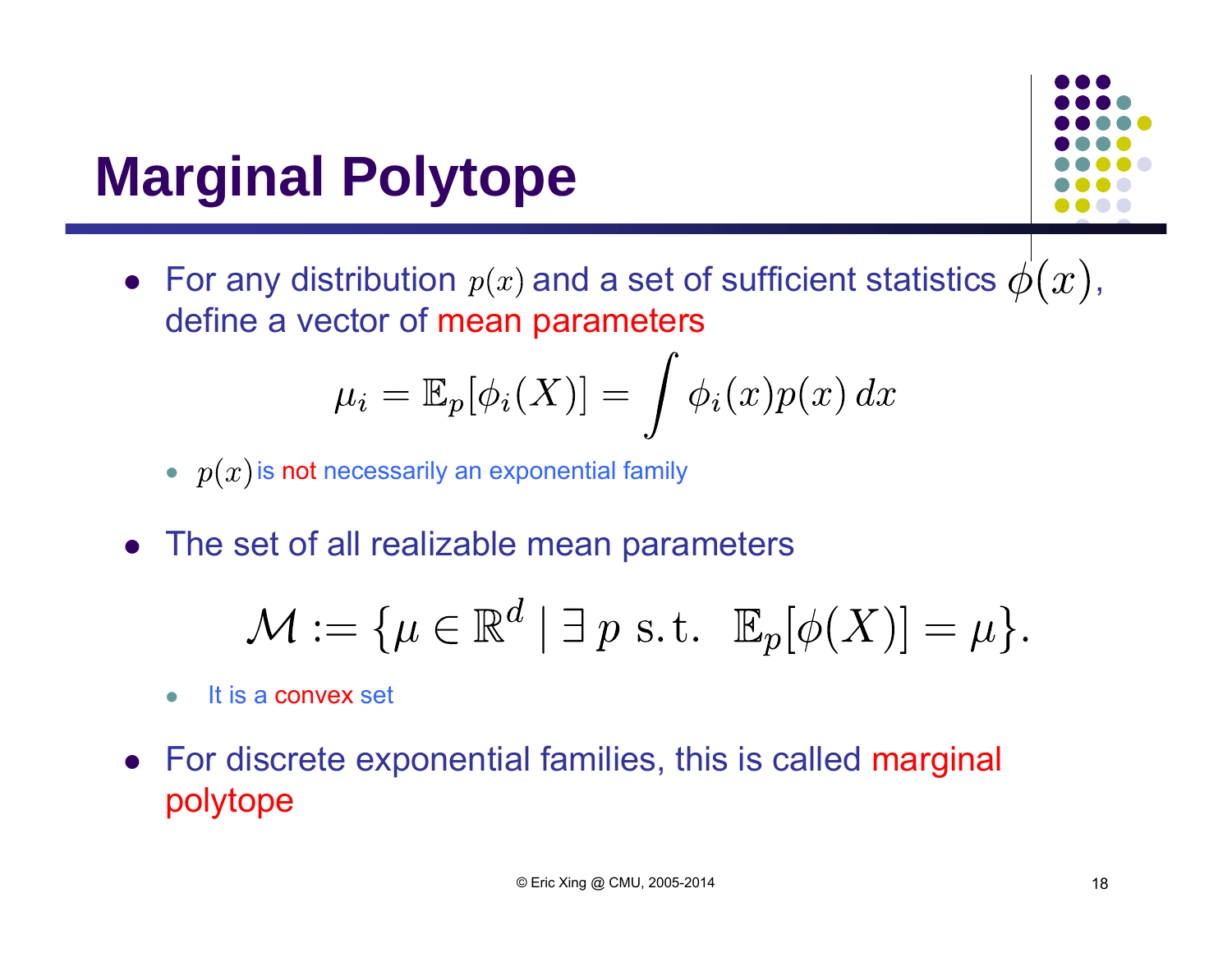#### **Convex Polytope**

**• Convex hull representation** 

$$
\mathcal{M} = \left\{ \mu \in \mathbb{R}^d \mid \sum_{x \in \mathcal{X}^m} \phi(x) p(x) = \mu, \text{ for some } p(x) \ge 0, \sum_{x \in \mathcal{X}^m} p(x) = 1 \right\}
$$

$$
\triangleq \text{conv} \left\{ \phi(x), x \in \mathcal{X}^m \right\}
$$

#### **•** Half-plane representation

 $\bullet$  Minkowski-Weyl Theorem: any non-empty convex polytope can be characterized by a finite collection of linear inequality constraints

$$
\mathcal{M} = \left\{ \mu \in \mathbb{R}^d | a_j^\top \mu \ge b_j, \ \forall j \in \mathcal{J} \right\},\
$$

where  $|\mathcal{J}|$  is finite.

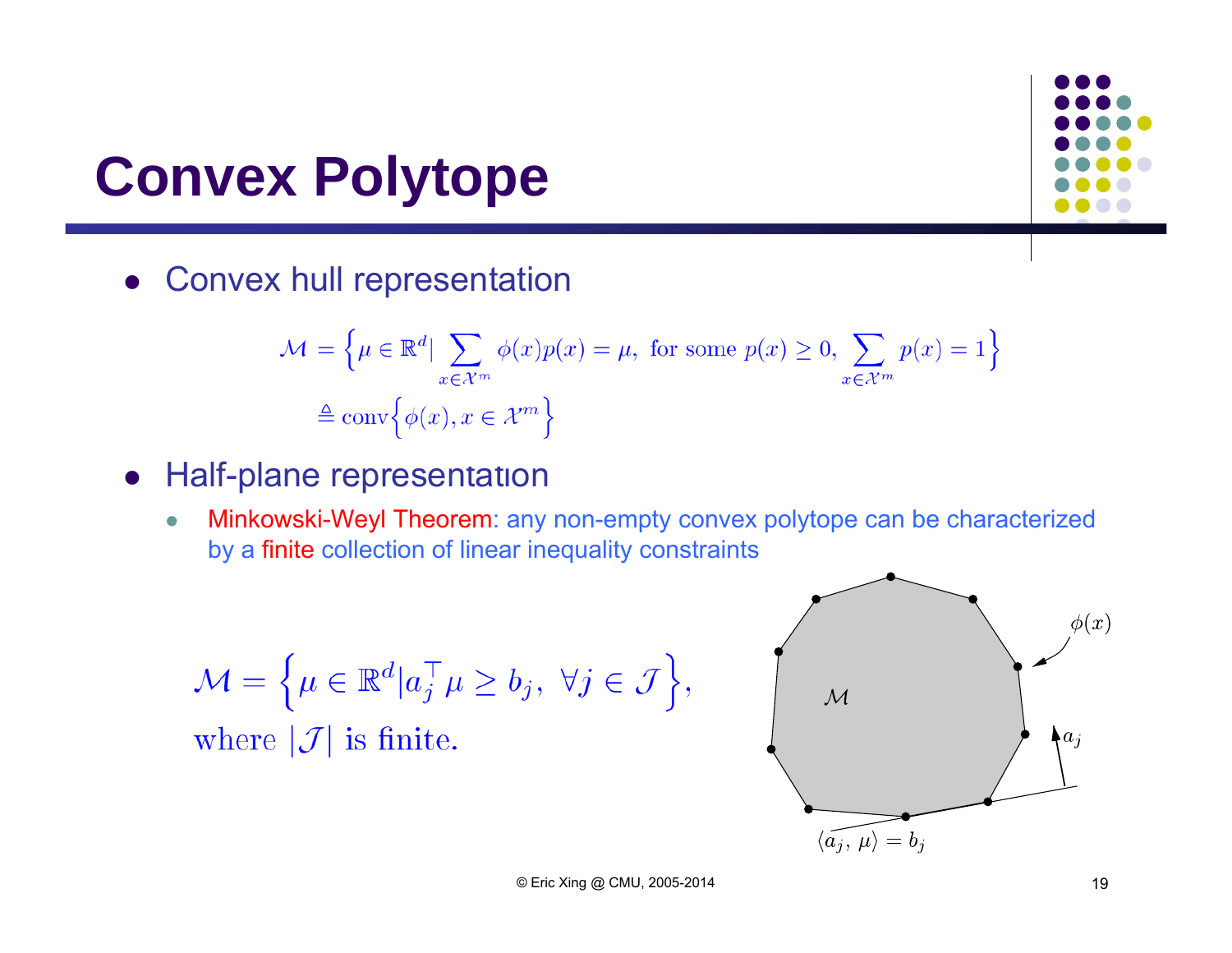#### **Example: Two-node Ising Model**

Sufficient statistics:

$$
\phi(x):=(x_1,x_2,x_1x_2)
$$

 $\mu_1 = \mathbb{P}(X_1 = 1), \mu_2 = \mathbb{P}(X_2 = 1)$ 

- Mean parameters:
- $\mu_{12} = \mathbb{P}(X_1 = 1, X_2 = 1)$  Two-node Ising model
	- $\bullet$ Convex hull representation

conv $\{(0,0,0), (1,0,0), (0,1,0), (1,1,1)\}\$ 

 $\bullet$ Half-plane representation

$$
\begin{array}{rcl}\n\mu_1 & \geq & \mu_{12} \\
\mu_2 & \geq & \mu_{12} \\
\mu_{12} & \geq & 0 \\
1 + \mu_{12} & \geq & \mu_1 + \mu_2\n\end{array}
$$



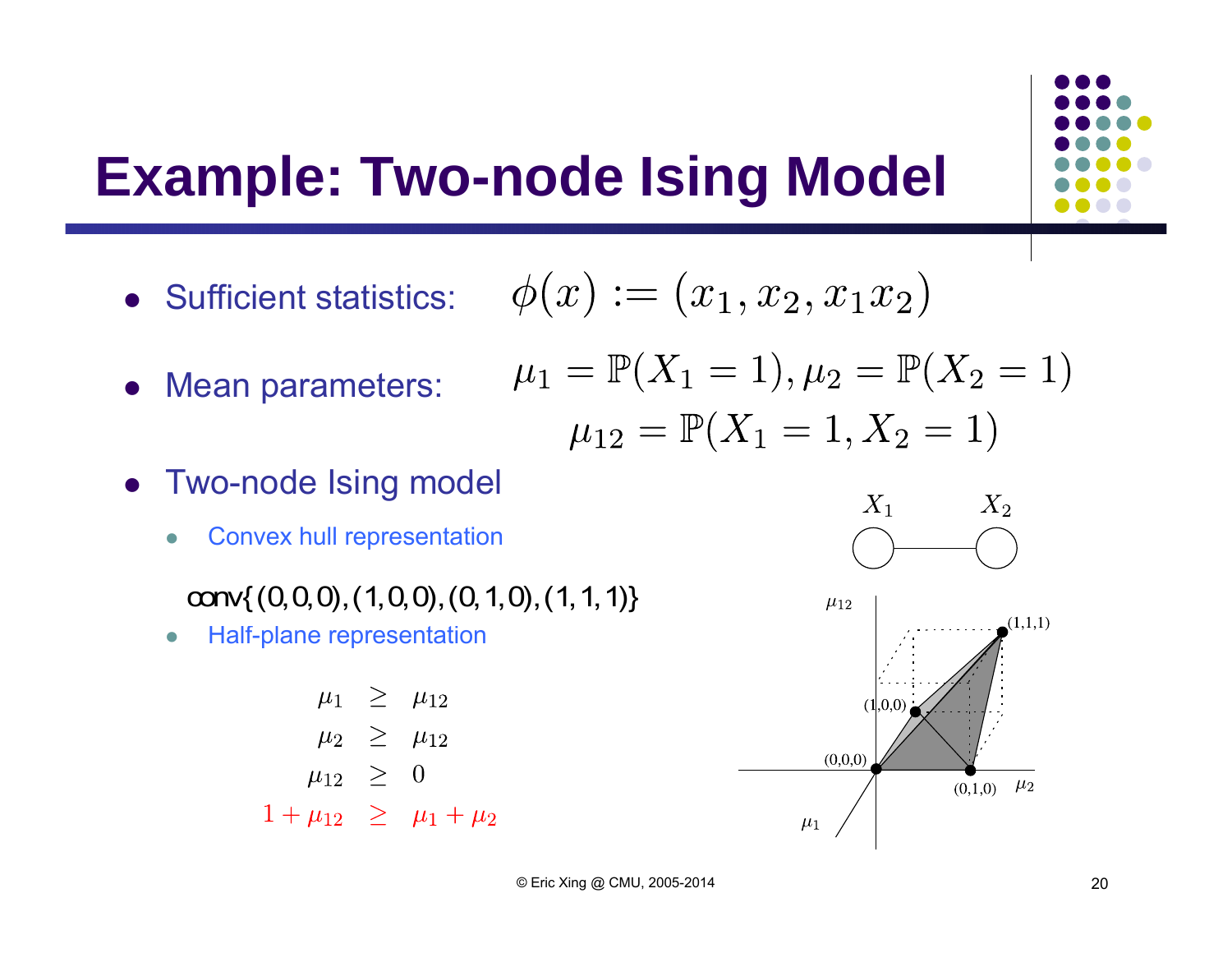

#### **Marginal Polytope for General Graphs**

- Still doable for connected binary graphs with 3 nodes: 16 constraints
- For tree graphical models, the number of half-planes (facet complexity) grows only *linearly* in the graph size
- $\bullet$  General graphs?
	- $\bullet$  extremely hard to characterize the marginal polytope

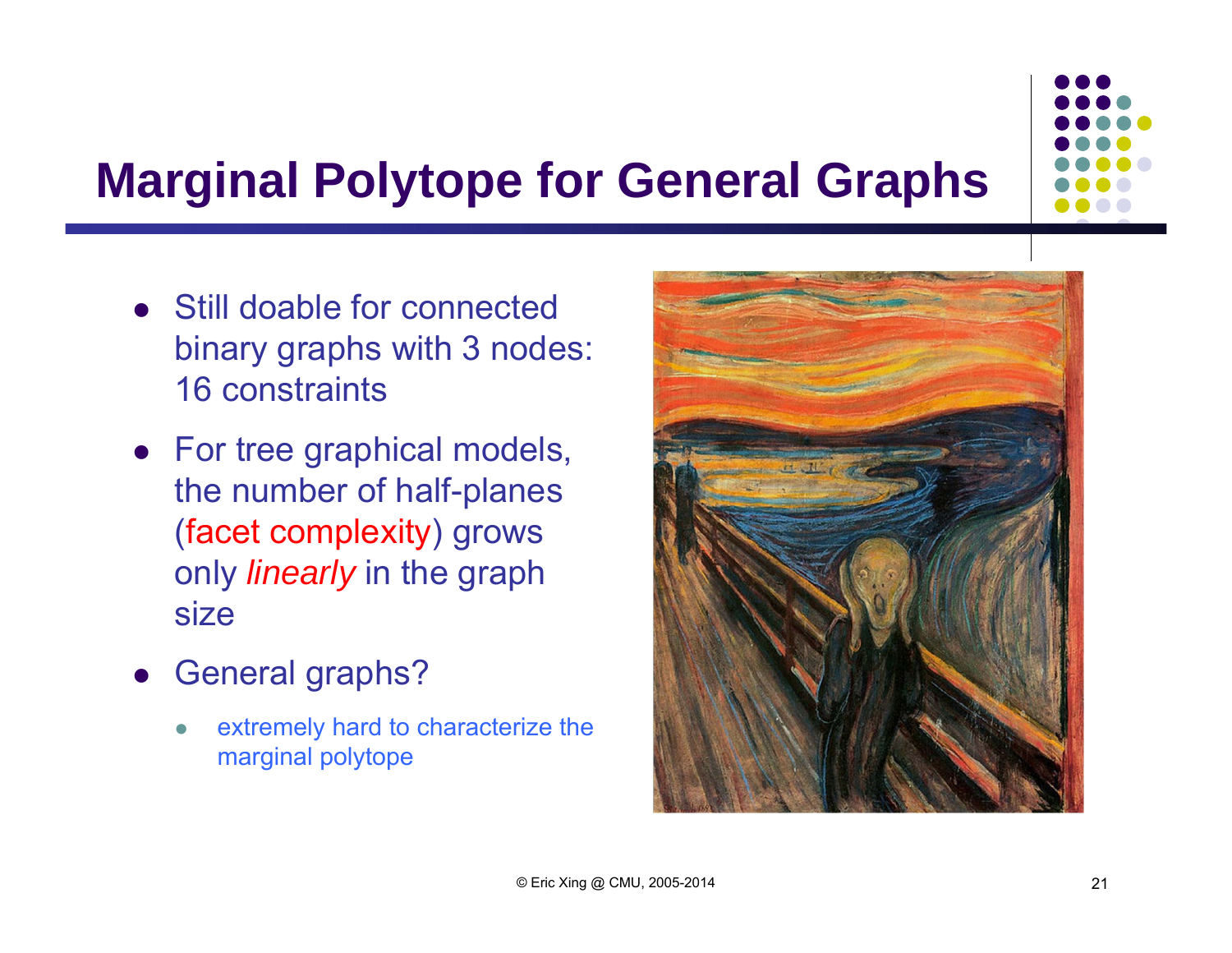#### **Variational Principle (Theorem 3.4)**

The dual function takes the form

$$
A^*(\mu) = \begin{cases} -H(p_{\theta(\mu)}) & \text{if } \mu \in \mathcal{M}^\circ \\ +\infty & \text{if } \mu \notin \overline{\mathcal{M}}. \end{cases}
$$

• 
$$
\theta(\mu)
$$
 satisfies  $\mu = \mathbb{E}_{\theta(u)}[\phi(X)]$ 

The log partition function has the variational form

$$
A(\theta) = \sup_{\mu \in \mathcal{M}} \{ \theta^T \mu - A^*(\mu) \}
$$

• For all  $\theta \in \Omega$ , the above optimization problem is attained uniquely at  $\mu(\theta) \in \mathcal{M}^{\text{o}}$  that satisfies

$$
\mu(\theta) = \mathbb{E}_{\theta}[\phi(X)]
$$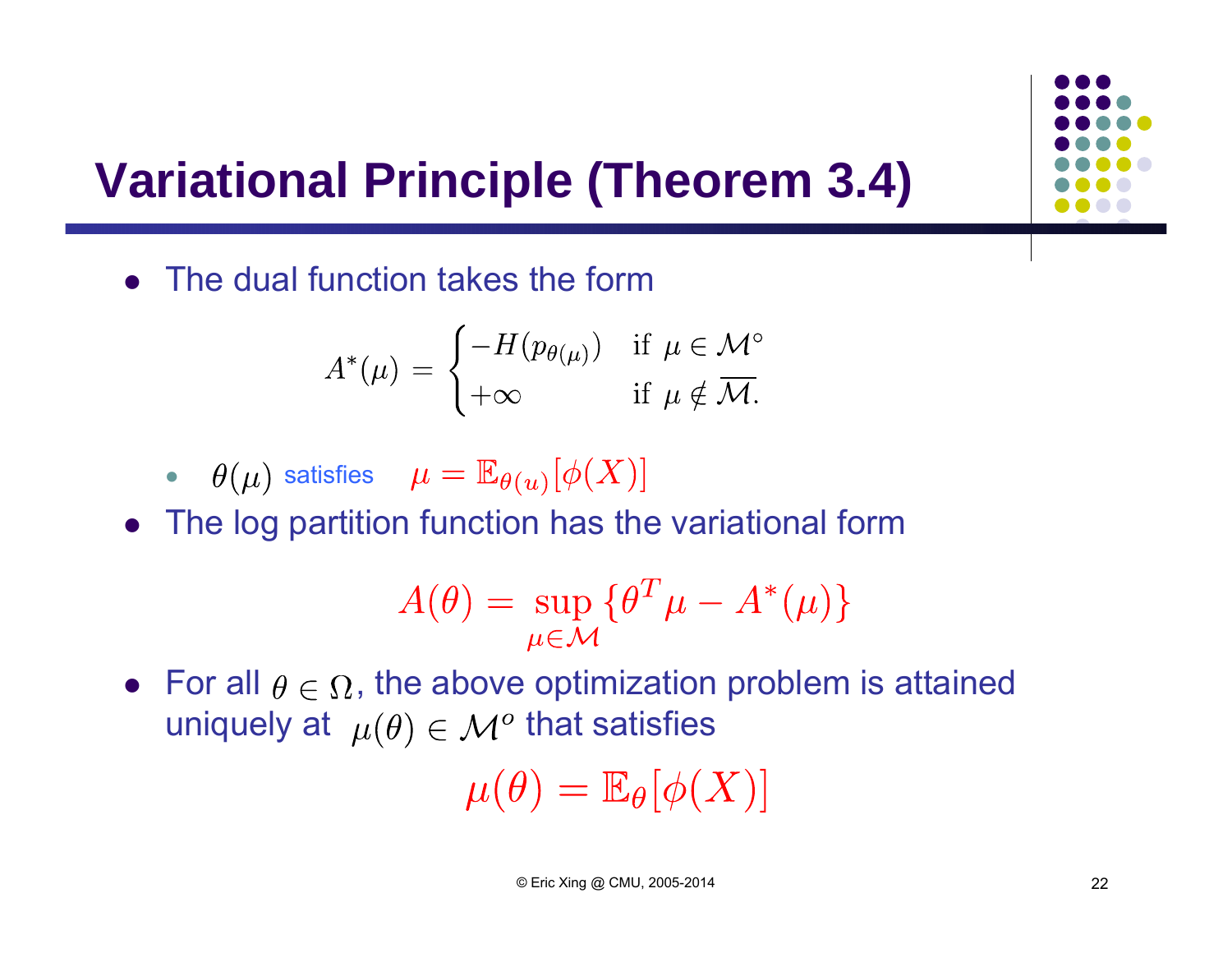

 $1 + \mu_{12} \geq \mu_1 + \mu_2$ 

#### **Example: Two-node Ising Model**

- The distribution
	- $\bullet$ Sufficient statistics  $\phi(x) = \{x_1, x_2, x_1x_2\}$
- The marginal polytope is characterized by
- The dual has an explicit form

 $A^*(\mu) = \mu_{12} \log \mu_{12} + (\mu_1 - \mu_{12}) \log(\mu_1 - \mu_{12}) + (\mu_2 - \mu_{12}) \log(\mu_2 - \mu_{12})$  $+(1+\mu_{12}-\mu_1-\mu_2)\log(1+\mu_{12}-\mu_1-\mu_2)$ 

- The variational problem
- The optimum is attained at

$$
\mu_1(\theta) = \frac{\exp{\{\theta_1\} + \exp{\{\theta_1 + \theta_2 + \theta_{12}\}}}}{1 + \exp{\{\theta_1\} + \exp{\{\theta_2\} + \exp{\{\theta_1 + \theta_2 + \theta_{12}\}}}}
$$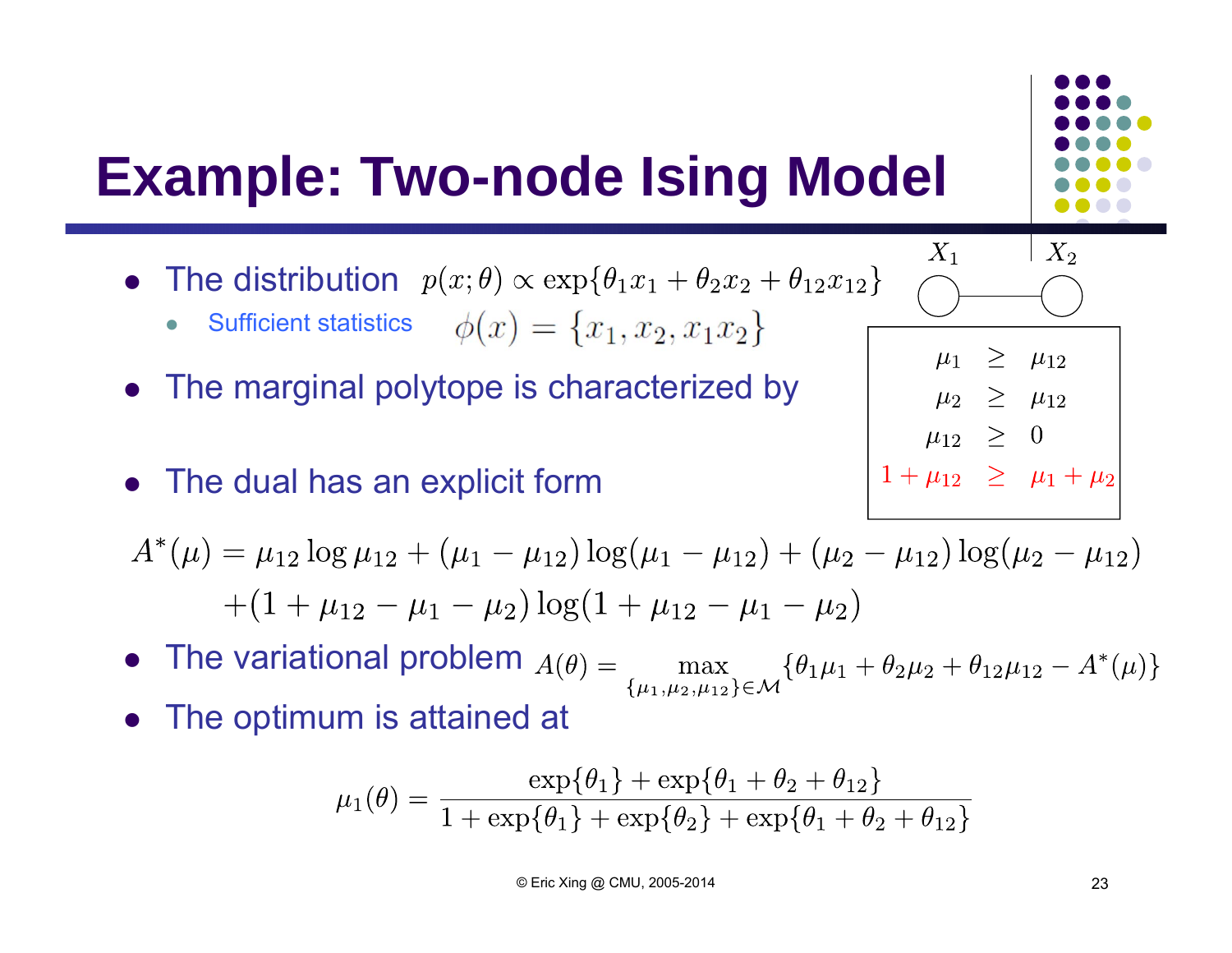### **Variational Principle**

Exact variational formulation

$$
A(\theta) = \sup_{\mu \in \mathcal{M}} \{ \theta^T \mu - A^*(\mu) \}
$$

- $\bullet~~ \mathcal{M}$ : the marginal polytope, difficult to characterize
- $\bullet$   $\Delta^*$ : the negative entropy function, no explicit form
- Mean field method: non-convex inner bound and exact form of entropy
- $\bullet$  Bethe approximation and loopy belief propagation: polyhedral outer bound and non-convex Bethe approximation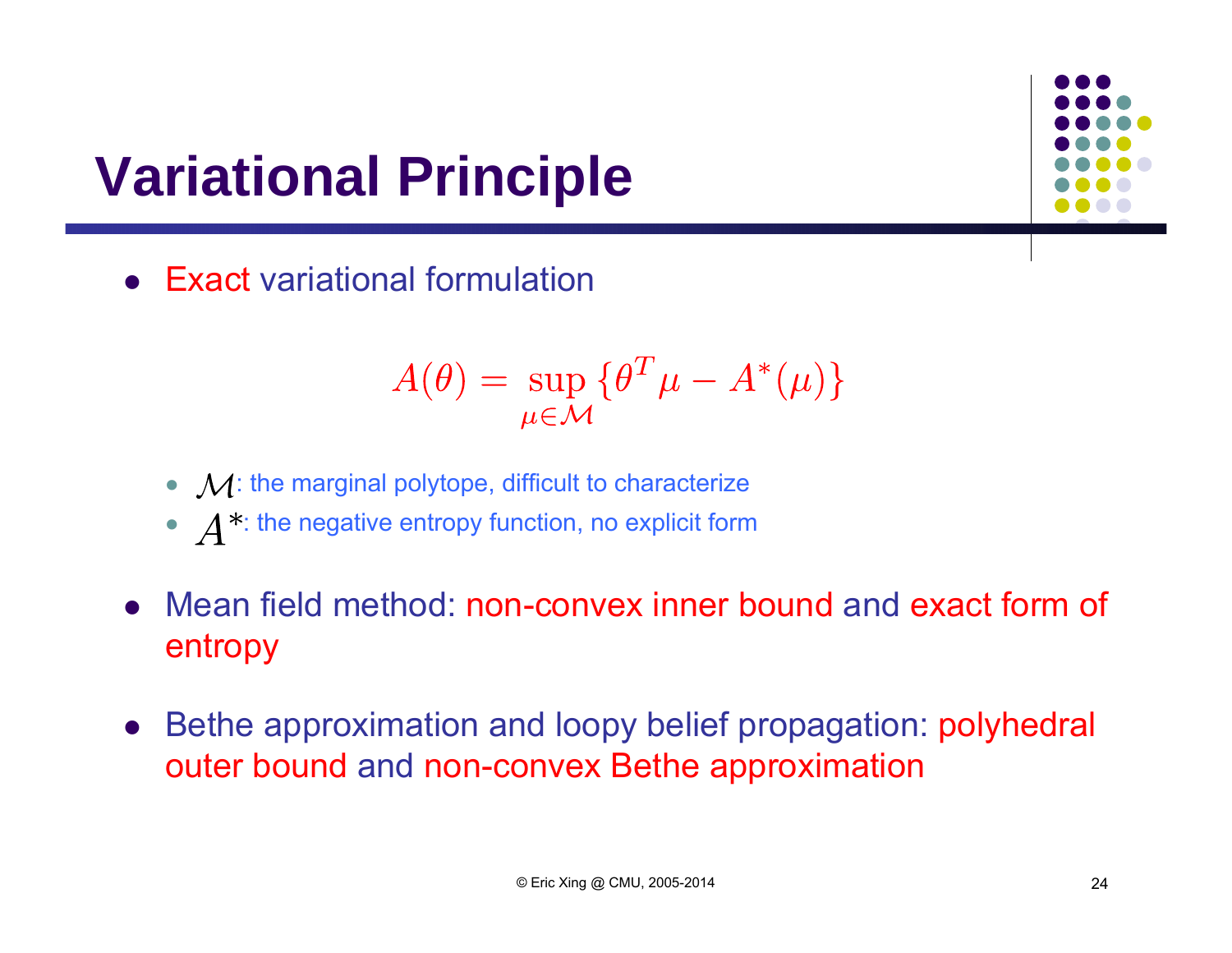

#### **Mean Field Approximation**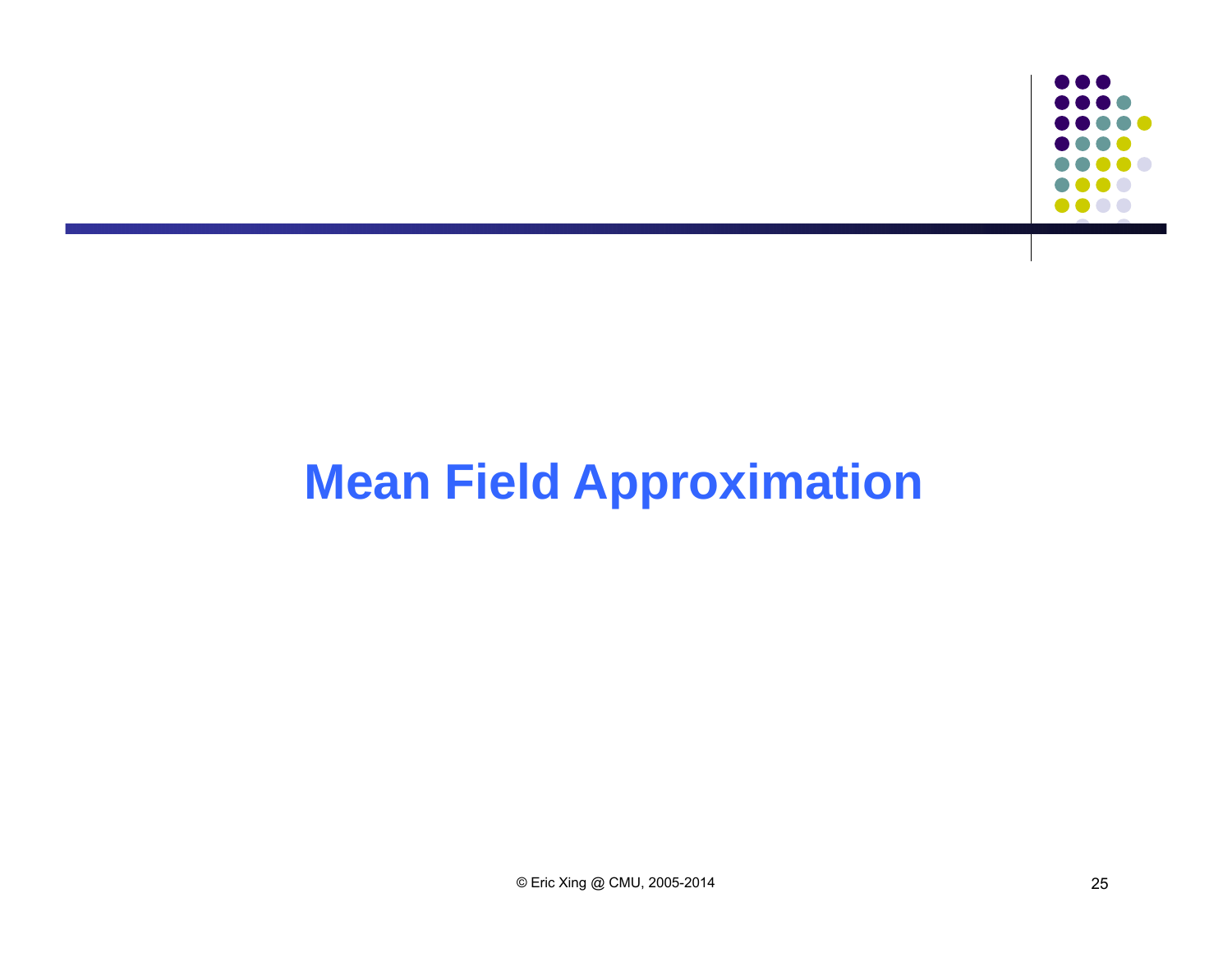#### **Tractable Subgraphs**



 $\bullet~$  For an exponential family with sufficient statistics  $\phi~$  defined on graph G, the set of realizable mean parameter set  $\mathcal{M}(G; \phi) := \{ \mu \in \mathbb{R}^d \mid \exists p \text{ s.t. } \mathbb{E}_p[\phi(X)] = \mu \}$ • Idea: restrict *p* to a subset of distributions associated with a tractable subgraph  $\Omega := \left\{ \theta \in \mathbb{R}^d | A(\theta) < +\infty \right\}$  $\Omega$  $\Omega(F_0) := \{ \theta \in \Omega \mid \theta_{(s,t)} = 0 \ \forall \ (s,t) \in E \}.$   $\Omega(T) := \{ \theta \in \Omega \mid \theta_{(s,t)} = 0 \ \forall \ (s,t) \notin E(T) \}.$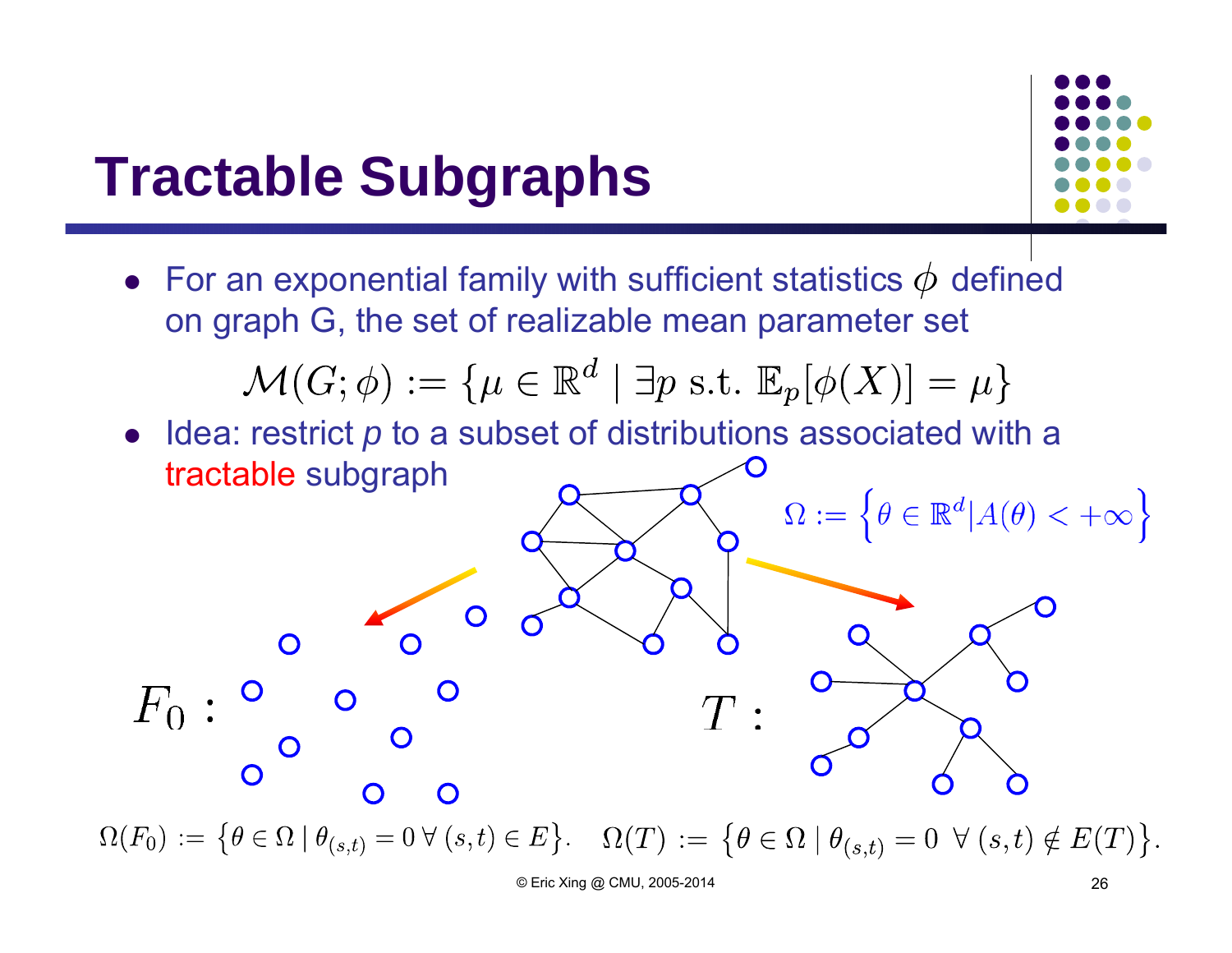#### **Mean Field Methods**

 For a given tractable subgraph F, a subset of canonical parameters is

 $\mathcal{M}(F; \phi) := \{ \tau \in \mathbb{R}^d \mid \tau = \mathbb{E}_{\theta}[\phi(X)] \text{ for some } \theta \in \Omega(F) \}$ 

• Inner approximation

$$
\mathcal{M}(F;\phi)^o \subseteq \mathcal{M}(G;\phi)^o
$$

Mean field solves the relaxed problem

$$
\max_{\tau \in \mathcal{M}_F(G)} \{ \langle \tau, \theta \rangle - A_F^*(\tau) \}
$$

 $\bullet$  $i{\vert A_F^*=A^*\vert}_{\mathcal{M}_F(G)}$  is the exact dual function restricted to  $\mathcal{M}_F(G)$ 

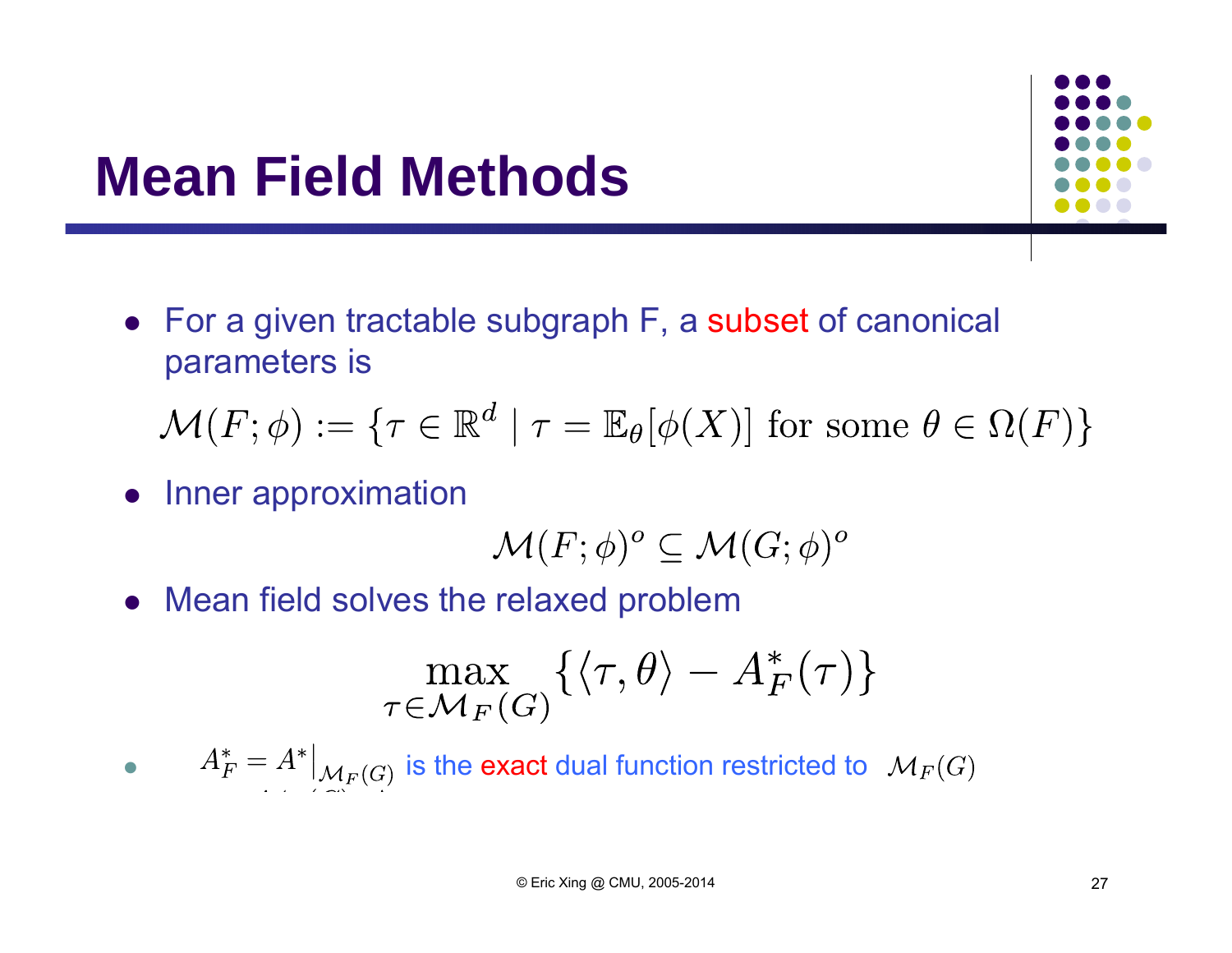

#### **Example: Naïve Mean Field for Ising Model**



The dual decomposes into sum, one for each node

$$
A_F^*(\tau) = \sum_{s \in V} [\tau_s \log \tau_s + (1 - \tau_s) \log (1 - \tau_s)]
$$

© Eric Xing @ CMU, 2005-2014 28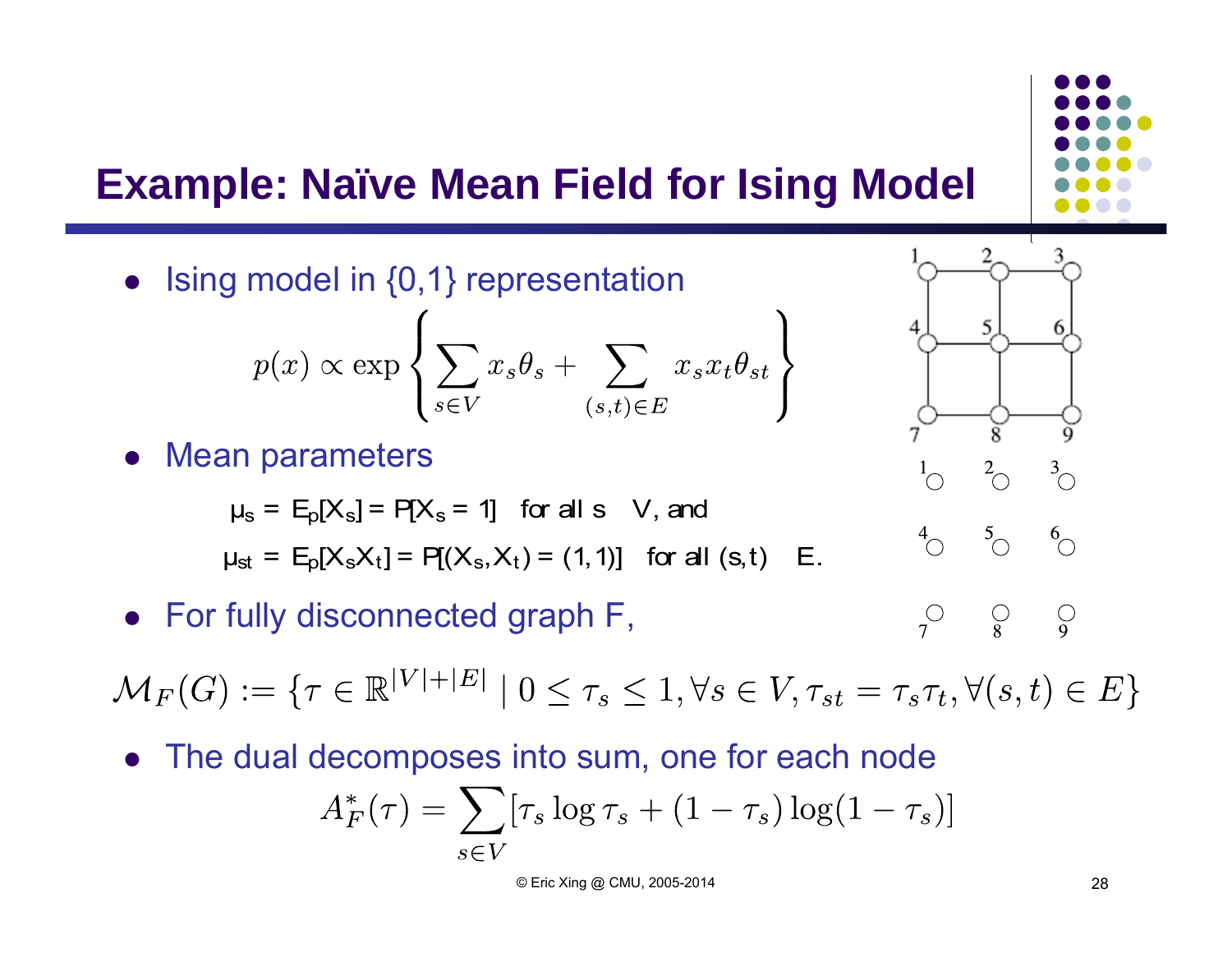#### **Example: Naïve Mean Field for Ising Model**

• Mean field problem

$$
A(\theta) \ge \max_{(\tau_1, \dots, \tau_m) \in [0,1]^m} \left\{ \sum_{s \in V} \theta_s \tau_s + \sum_{(s,t) \in E} \theta_{st} \tau_s \tau_t - A_F^*(\tau) \right\}
$$

- The same objective function as in free energy based approach
- The naïve mean field update equations

$$
\tau_s \leftarrow \sigma \left(\theta_s + \sum_{t \in N(s)} \theta_s \tau_t \right)
$$

Also yields lower bound on log partition function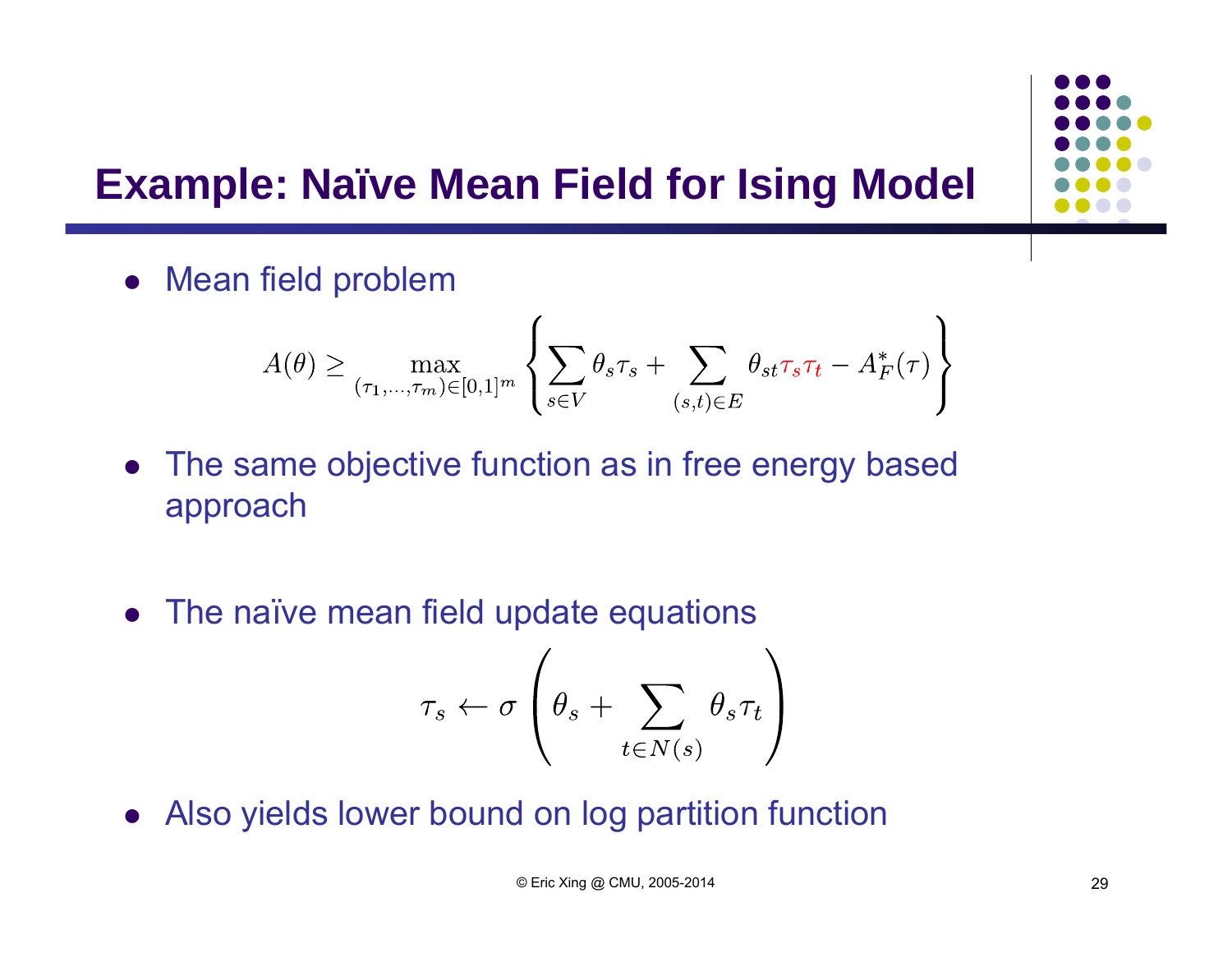### **Geometry of Mean Field**

- Mean field optimization is always non-convex for any exponential family in which the state space  $\mathcal{X}^m$  is finite
- Recall the marginal polytope is a convex hull

 $\mathcal{M}(G) = \text{conv}\{\phi(e); e \in \mathcal{X}^m\}$ 

- $\bullet\quad$   ${\mathcal M}_F(G)$  contains all the extreme points
	- $\bullet$ If it is a strict subset, then it must be non-convex



Example: two-node Ising model

 $\mathcal{M}_F(G) = \{0 \leq \tau_1 \leq 1, 0 \leq \tau_2 \leq 1, \tau_{12} = \tau_1 \tau_2\}$ 

 $\bullet$ It has a parabolic cross section along  $\tau_1 = \tau_2$ , hence non-convex  $\phi(e)$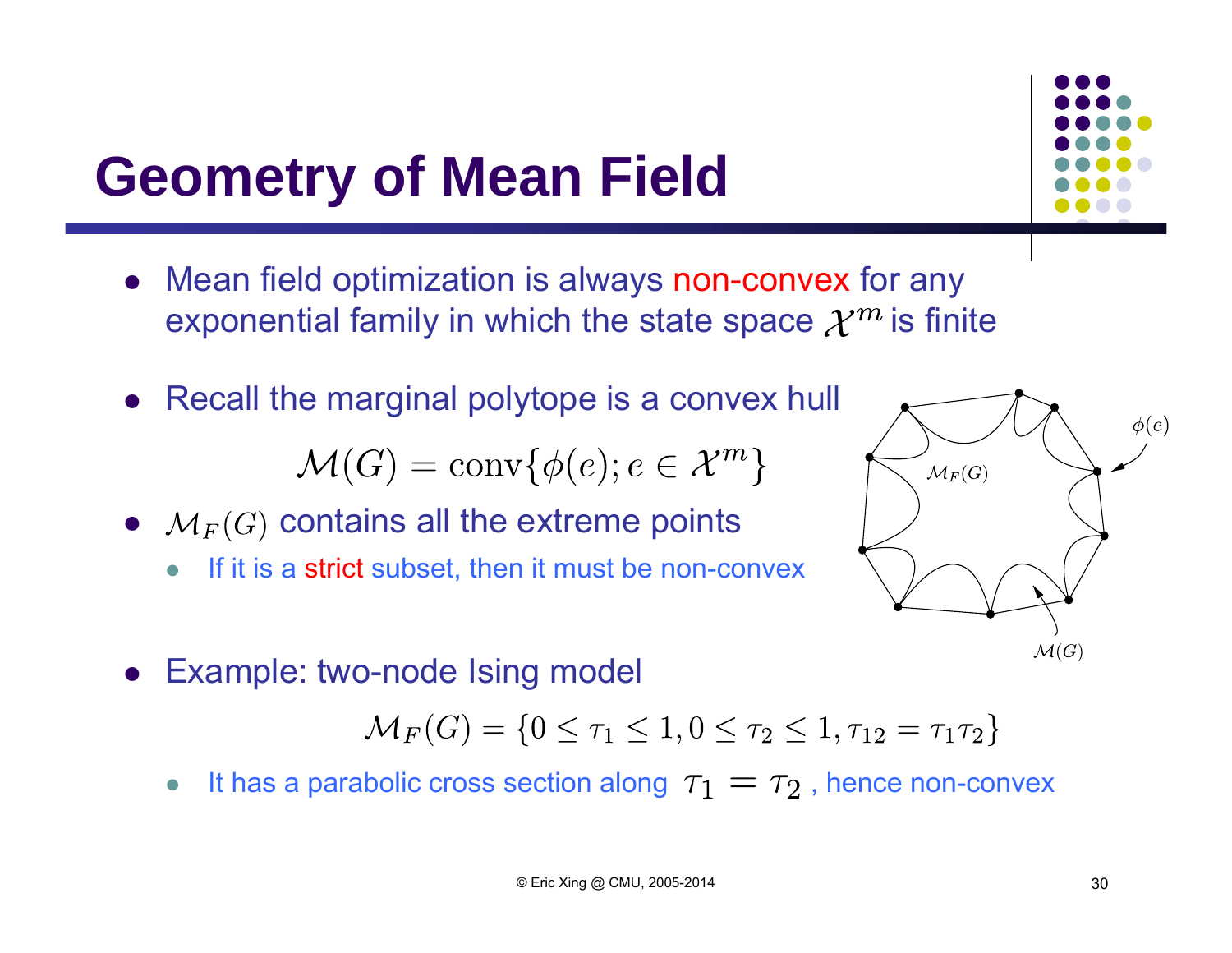

#### **Bethe Approximation and Sum-Product**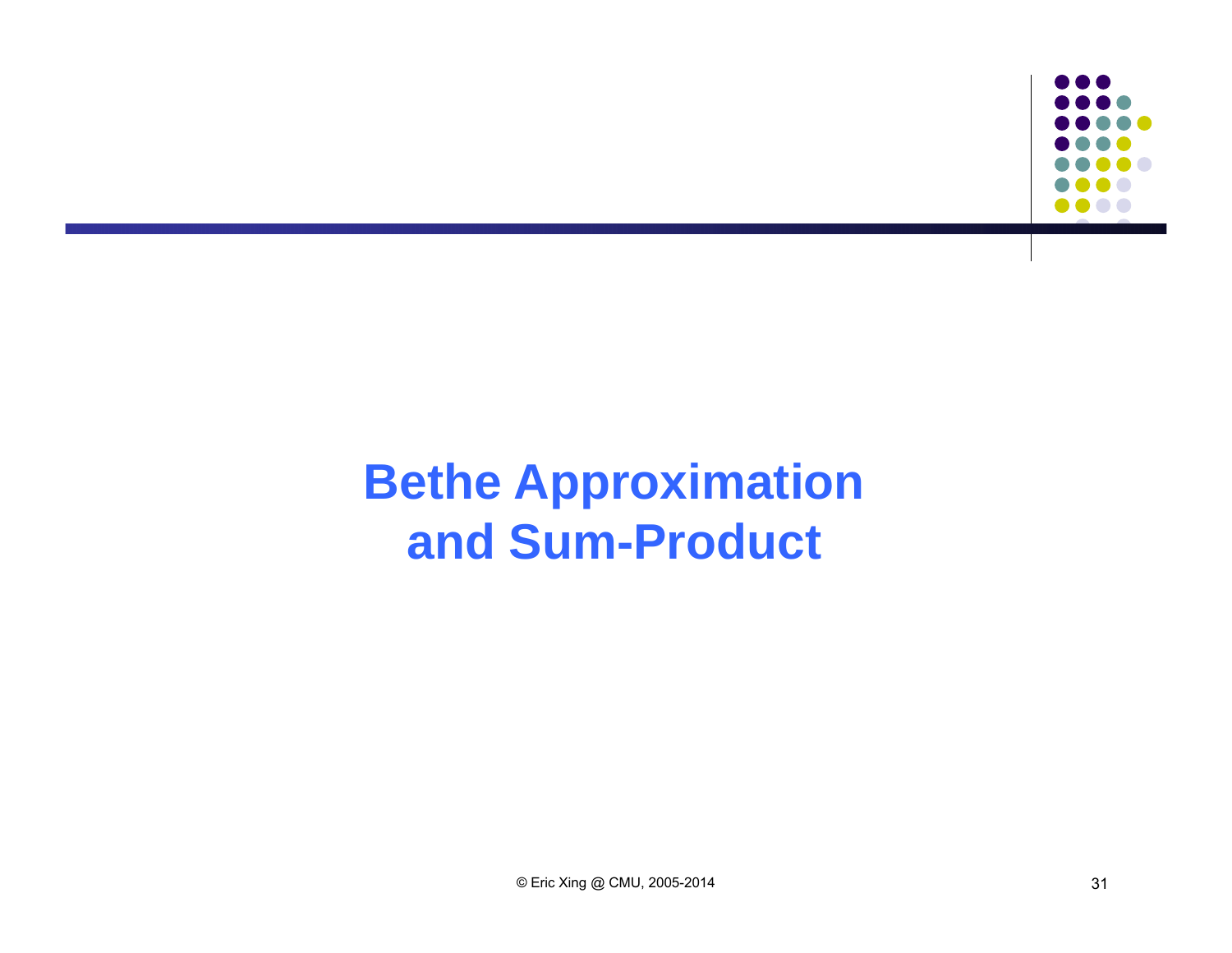#### **Sum-Product/Belief Propagation Algorithm**

Message passing rule:

$$
M_{ts}(x_s) \leftarrow \kappa \sum_{x'_t} \left\{ \psi_{st}(x_s, x'_t) \psi_t(x'_t) \prod_{u \in N(t)/s} M_{ut}(x'_t) \right\}
$$

 $\bullet$ Marginals:

$$
\mu_s(x_s) = \kappa \psi_s(x_s) \prod_{t \in N(s)} M_{ts}^*(x_s)
$$

- Exact for trees, but approximate for loopy graphs (so called loopy belief propagation)
- $\bullet$  Question:
	- $\bullet$ How is the algorithm on trees related to variational principle?
	- $\bullet$ What is the algorithm doing for graphs with cycles?

 $\mathcal{S}_{0}$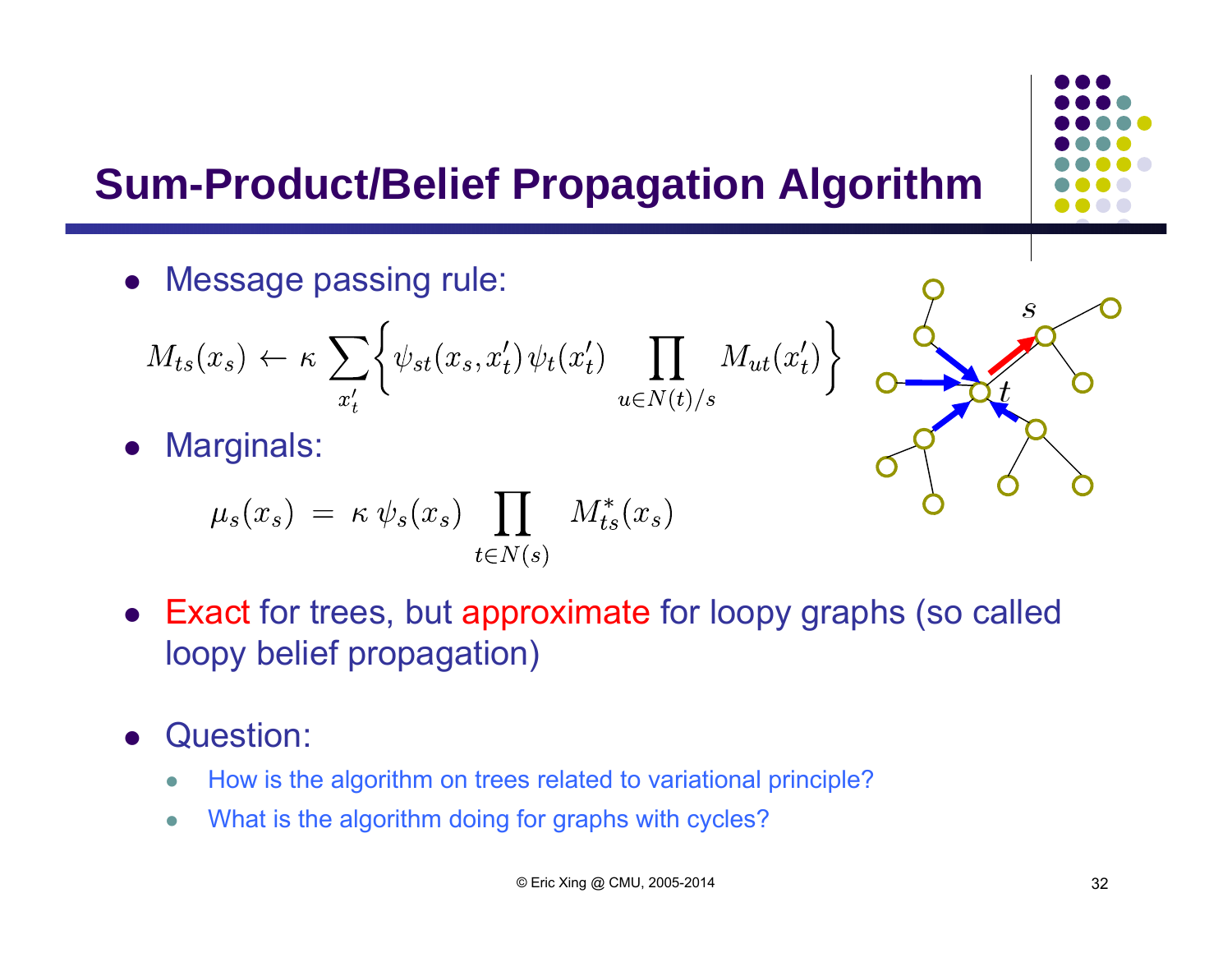#### **Tree Graphical Models**



- $\bullet$ Discrete variables  $X_s \in \{0, 1, \ldots, m_s - 1\}$  on a tree  $T = (V, E)$
- $\mathbb{I}_j(x_s)$  for  $s = 1, ..., n, j \in \mathcal{X}_s$  Sufficient statistics:  $\mathbb{I}_{jk}(x_s, x_t)$  for  $(s, t) \in E$ ,  $(j, k) \in \mathcal{X}_s \times \mathcal{X}_t$
- Exponential representation of distribution:  $\lambda$

• Mean parameters are marginal probabilities:  $p(x; \theta)$ θ)  $\exp$  θ<sub>s</sub>(x<sub>s</sub>) + θ<sub>st</sub>(x<sub>s</sub>, x<sub>t</sub>) sV  $(s,t)$   $\in$ 

$$
\mu_{s;j} = \mathbb{E}_p[\mathbb{I}_j(X_s)] = \mathbb{P}[X_s = j] \quad \forall j \in \mathcal{X}_s, \quad \mu_s(x_s) = \sum_{j \in \mathcal{X}_s} \mu_{s;j} \mathbb{I}_j(x_s) = \mathbb{P}(X_s = x_s)
$$

$$
\mu_{st;jk} = \mathbb{E}_p[\mathbb{I}_{st;jk}(X_s, X_t)] = \mathbb{P}[X_s = j, X_t = k] \quad \forall (j,k) \in \mathcal{X}_s \in \mathcal{X}_t.
$$

$$
\mu_{st}(x_s, x_t) = \sum_{(j,k) \in \mathcal{X}_s \times \mathcal{X}_t} \mu_{st;jk} \mathbb{I}_{jk}(x_s, x_t) = \mathbb{P}(X_s = x_s, X_t = x_t)
$$

© Eric Xing @ CMU, 2005-2014 33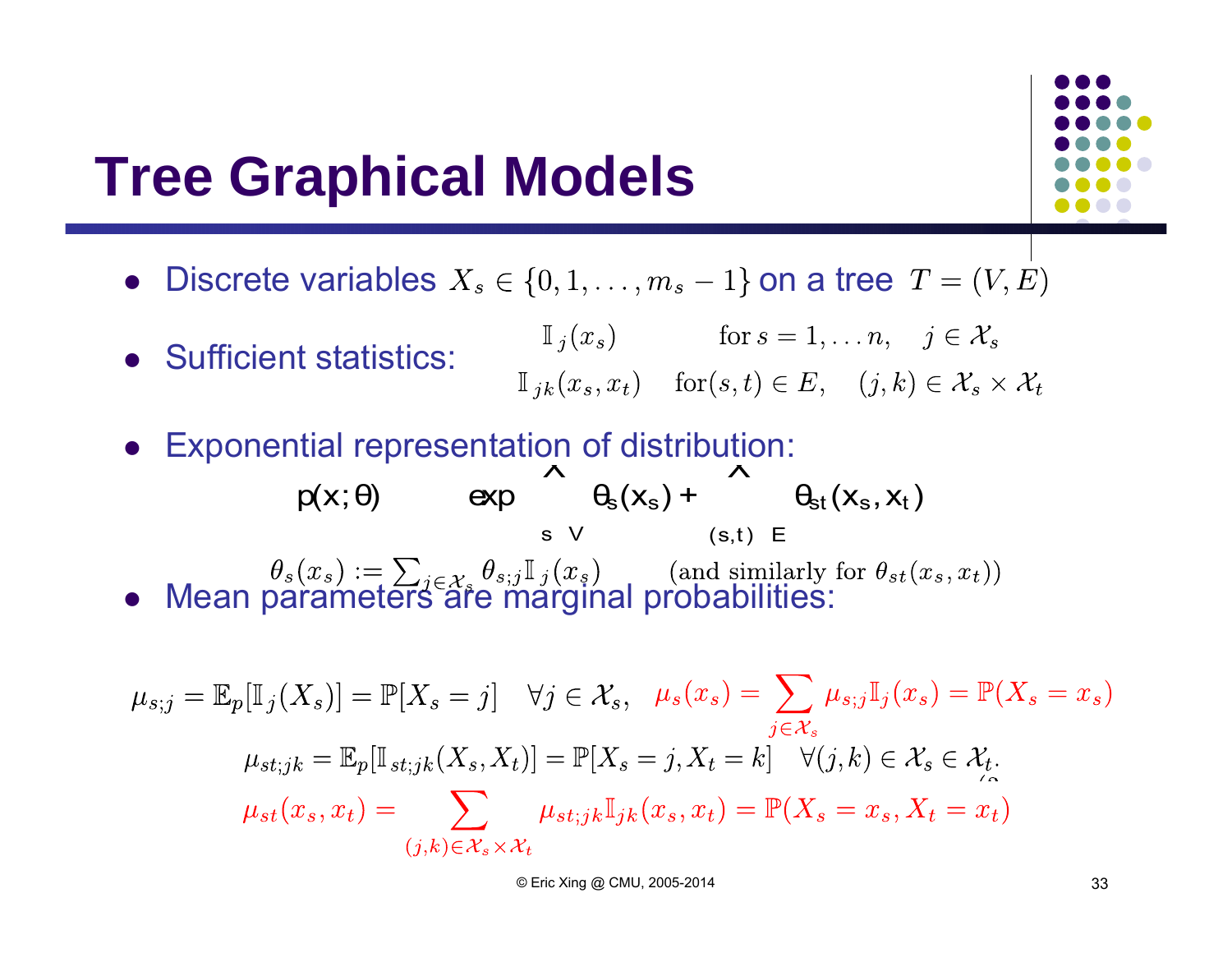### **Marginal Polytope for Trees**

• Recall marginal polytope for general graphs

 $\mathcal{M}(G) = \{ \mu \in \mathbb{R}^d \mid \exists p \text{ with marginals } \mu_{s:i}, \mu_{st:ik} \}$ 

By junction tree theorem (see Prop. 2.1 & Prop. 4.1)

$$
\mathcal{M}(T) = \left\{ \mu \ge 0 \mid \sum_{x_s} \mu_s(x_s) = 1, \sum_{x_t} \mu_{st}(x_s, x_t) = \mu_s(x_s) \right\}
$$

• In particular, if  $\mu \in \mathcal{M}(T)$  , then

$$
p_{\mu}(x) := \prod_{s \in V} \mu_s(x_s) \prod_{(s,t) \in E} \frac{\mu_{st}(x_s, x_t)}{\mu_s(x_s)\mu_t(x_t)}.
$$

has the corresponding marginals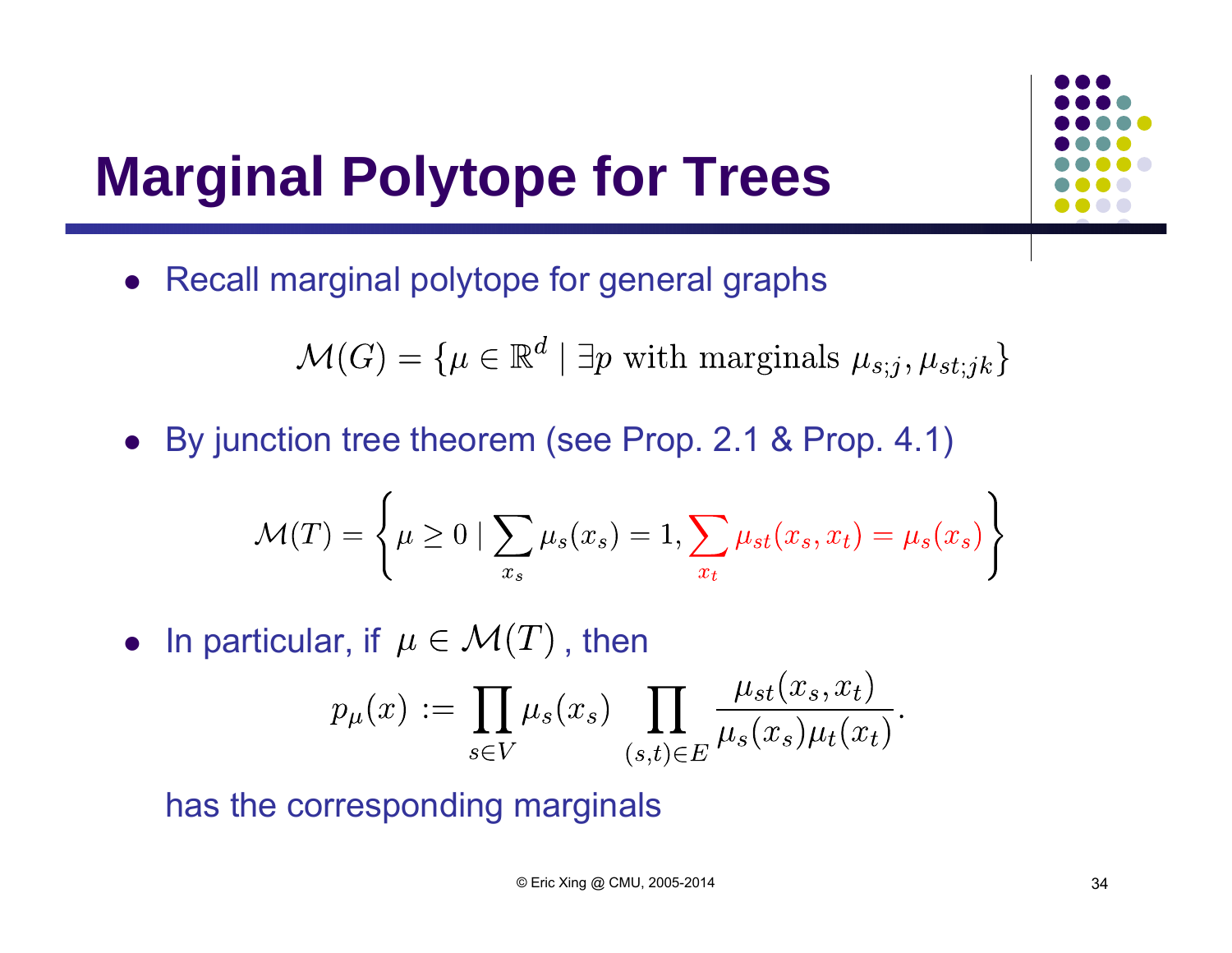#### **Decomposition of Entropy for Trees**

For trees, the entropy decomposes as

$$
H(p(x; \mu)) = -\sum_{x} p(x; \mu) \log p(x; \mu)
$$
  
= 
$$
\sum_{s \in V} \left( -\sum_{x_s} \mu_s(x_s) \log \mu_s(x_s) \right) -
$$
  

$$
- \sum_{(s,t) \in E} \left( \sum_{x_s, x_t} \mu_{st}(x_s, x_t) \log \frac{\mu_{st}(x_s, x_t)}{\mu_s(x_s)\mu_t(x_t)} \right)
$$
  
= 
$$
\sum_{s \in V} H_s(\mu_s) - \sum_{(s,t) \in E} I_{st}(\mu_{st})
$$

The dual function has an explicit form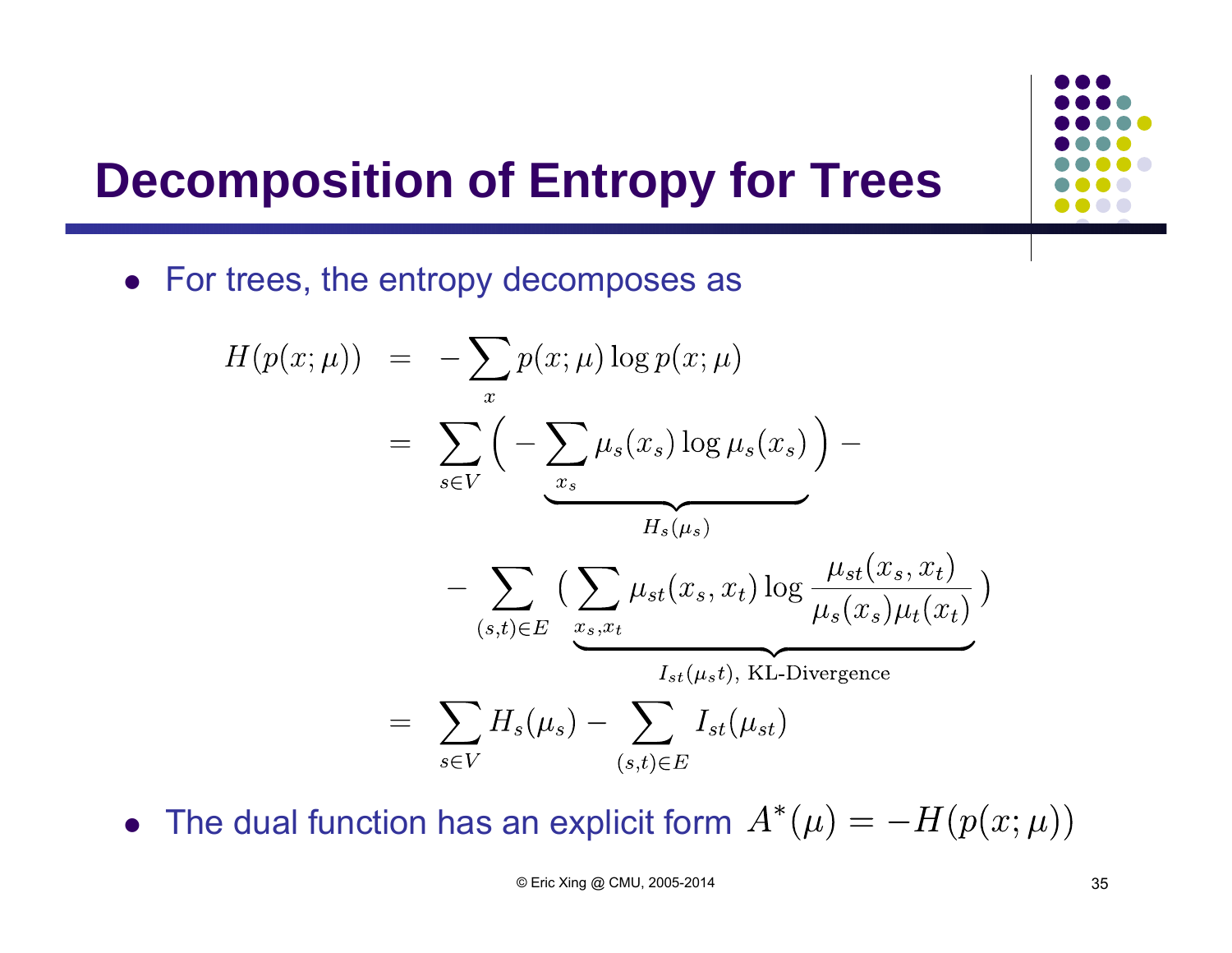#### **Exact Variational Principle for Trees**

Variational formulation

$$
A(\theta) = \max_{\mu \in \mathcal{M}(T)} \left\{ \langle \theta, \mu \rangle + \sum_{s \in V} H_s(\mu_s) - \sum_{(s,t) \in E} I_{st}(\mu_{st}) \right\}
$$

- Assign Lagrange multiplier  $\lambda_{ss}$  for the normalization constraint  $C_{ss}(\mu) := 1 - \sum_{x_s} \mu_s(x_s) = 0$  and  $\lambda_{ts}(x_s)$  for each marginalization constraint
- The Lagrangian has the form

$$
\mathcal{L}(\mu, \lambda) = \langle \theta, \mu \rangle + \sum_{s \in V} H_s(\mu_s) - \sum_{(s,t) \in E} I_{st}(\mu_{st}) + \sum_{s \in V} \lambda_{ss} C_{ss}(\mu)
$$

$$
+ \sum_{(s,t) \in E} \left[ \sum_{x_t} \lambda_{st}(x_t) C_{st}(x_t) + \sum_{x_s} \lambda_{ts}(x_s) C_{ts}(x_s) \right]
$$

© Eric Xing @ CMU, 2005-2014 36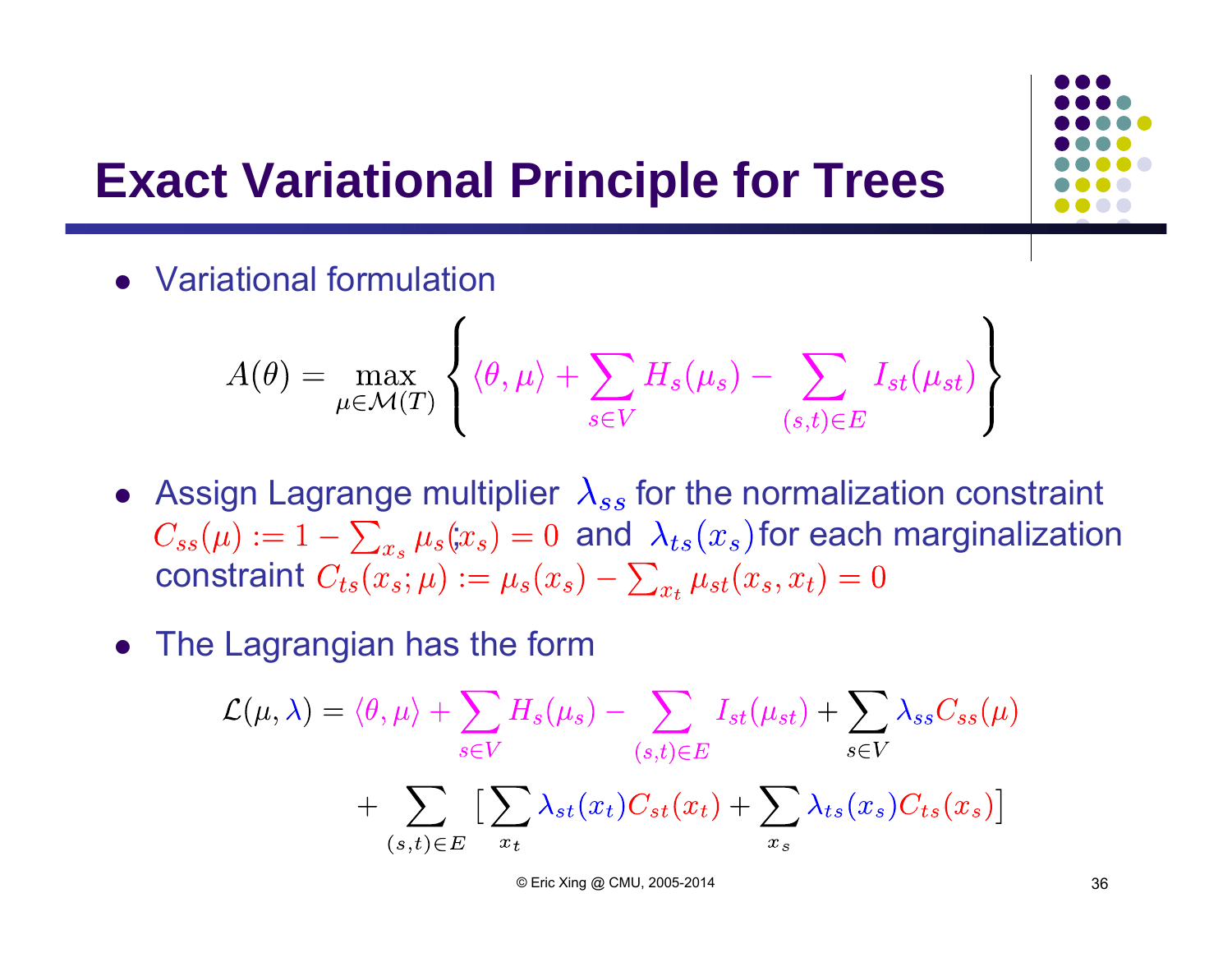### **Lagrangian Derivation**



• Taking the derivatives of the Lagrangian w.r.t.  $\mu_s$  and

$$
\frac{\partial \mathcal{L}}{\partial \mu_s(x_s)} = \theta_s(x_s) - \log \mu_s(x_s) + \sum_{t \in \mathcal{N}(s)} \lambda_{ts}(x_s) + C
$$
  

$$
\frac{\partial \mathcal{L}}{\partial \mu_{st}(x_s, x_t)} = \theta_{st}(x_s, x_t) - \log \frac{\mu_{st}(x_s, x_t)}{\mu_s(x_s)\mu_t(x_t)} - \lambda_{ts}(x_s) - \lambda_{st}(x_t) + C'
$$

• Setting them to zeros yields

$$
\mu_s(x_s) \propto \exp\{\theta_s(x_s)\} \prod_{t \in \mathcal{N}(s)} \exp\{\lambda_{ts}(x_s)\}
$$

$$
\mu_s(x_s, x_t) \propto \exp\{\theta_s(x_s) + \theta_t(x_t) + \theta_{st}(x_s, x_t)\} \times \prod_{u \in \mathcal{N}(s) \backslash t} \exp\{\lambda_{us}(x_s)\} \prod_{v \in \mathcal{N}(t) \backslash s} \exp\{\lambda_{vt}(x_t)\}
$$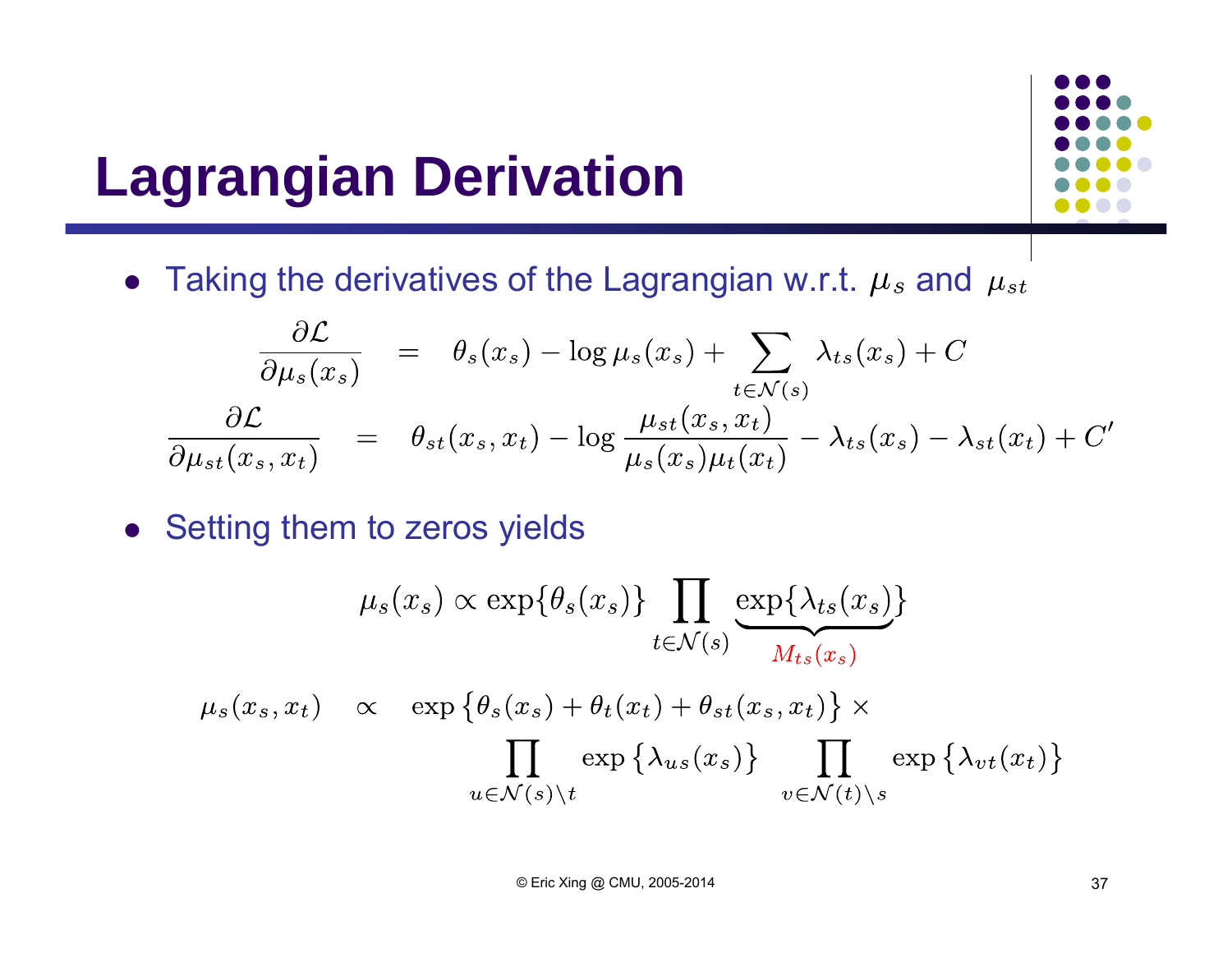### **Lagrangian Derivation (continued)**

Adjusting the Lagrange multipliers or messages to enforce

$$
C_{ts}(x_s; \mu) := \mu_s(x_s) - \sum_{x_t} \mu_{st}(x_s, x_t) = 0
$$

yields

$$
M_{ts}(x_s) \leftarrow \sum_{x_t} \exp \left\{ \theta_t(x_t) + \theta_{st}(x_s, x_t) \right\} \prod_{u \in \mathcal{N}(t) \setminus s} M_{ut}(x_t)
$$

 Conclusion: the message passing updates are a Lagrange method to solve the stationary condition of the variational formulation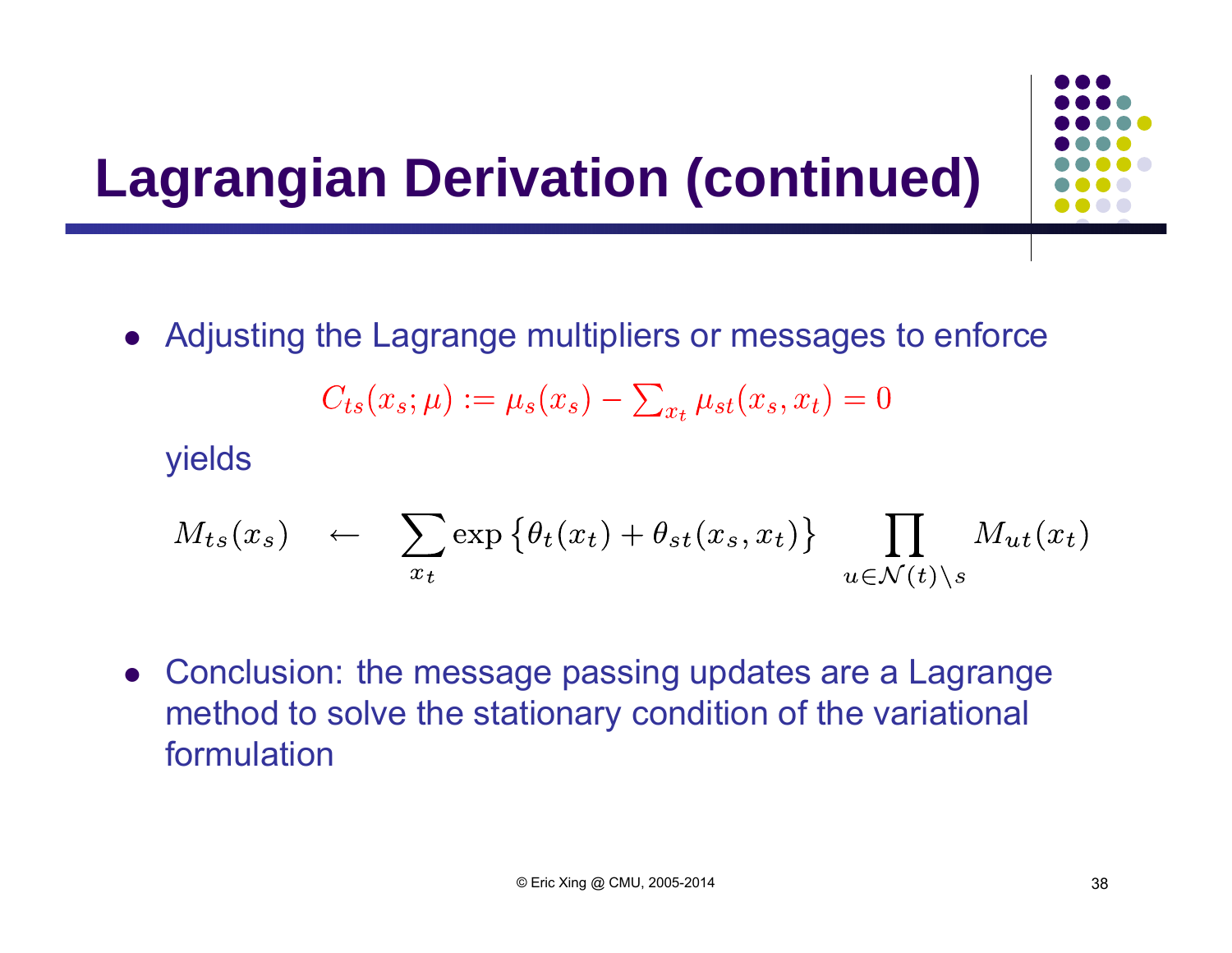### **BP on Arbitrary Graphs**

Two main difficulties of the variational formulation

$$
A(\theta) = \sup_{\mu \in \mathcal{M}} \{ \theta^T \mu - A^*(\mu) \}
$$

 $\bullet$ The marginal polytope  $\mathcal M$  is hard to characterize, so let's use the treebased outer bound

$$
\mathbb{L}(G) = \left\{ \tau \ge 0 \mid \sum_{x_s} \tau_s(x_s) = 1, \sum_{x_t} \tau_{st}(x_s, x_t) = \tau_s(x_s) \right\}
$$

These locally consistent vectors  $\tau$  are called pseudo-marginals.

 $\bullet$ Exact entropy  $-A^*(\mu)$  lacks explicit form, so let's approximate it by the exact expression for trees

$$
-A^*(\tau) \approx H_{\text{Bethe}}(\tau) := \sum_{s \in V} H_s(\tau_s) - \sum_{(s,t) \in E} I_{st}(\tau_{st}).
$$

© Eric Xing @ CMU, 2005-2014 39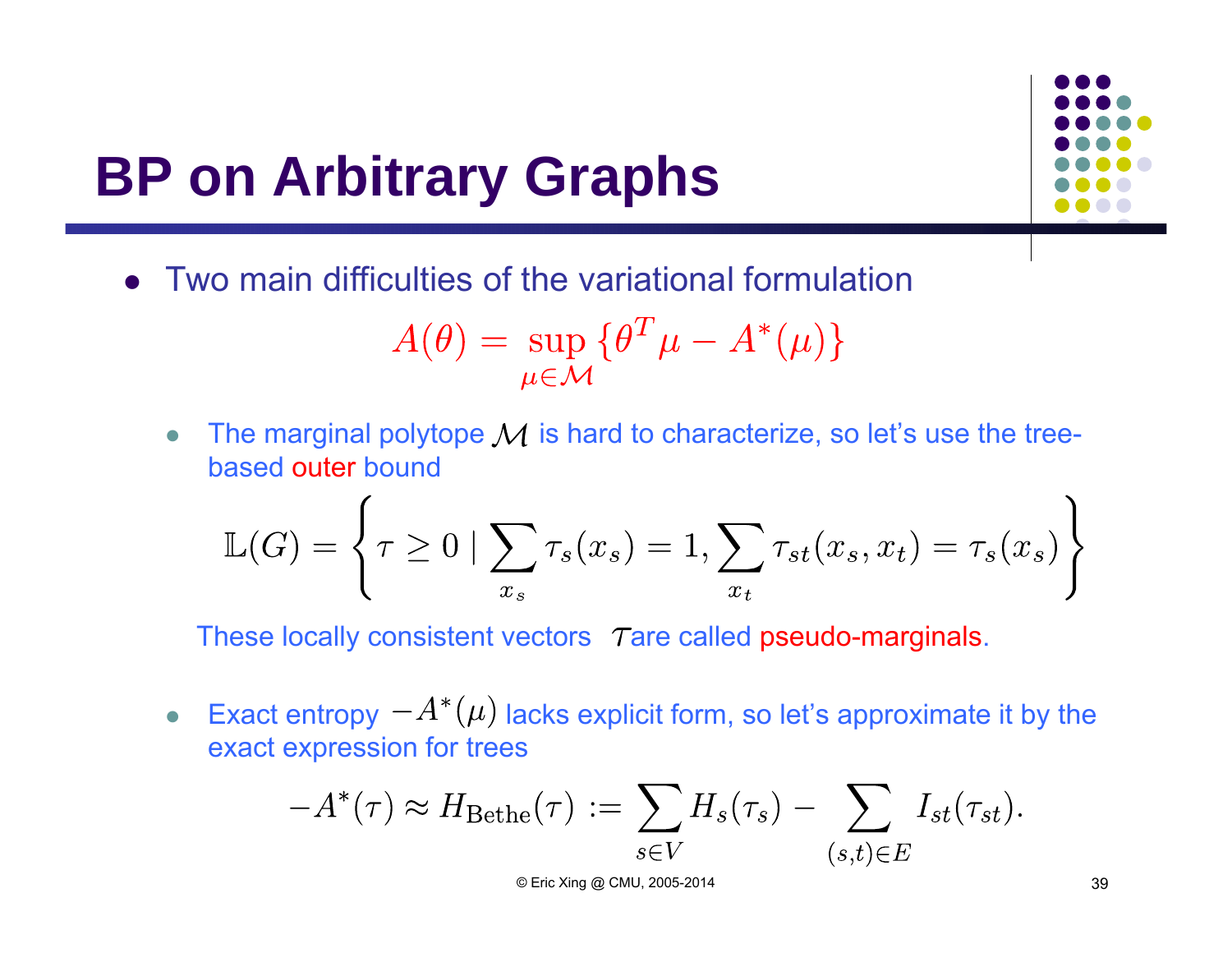## **Bethe Variational Problem (BVP)**



$$
\max_{\tau \in \mathbb{L}(G)} \left\{ \langle \theta, \tau \rangle + \sum_{s \in V} H_s(\tau_s) - \sum_{(s,t) \in E} I_{st}(\tau_{st}) \right\}.
$$

- $\bullet$  A simple structured problem (differentiable & constraint set is a simple convex polytope)
- $\bullet$  Loopy BP can be derived as am iterative method for solving a Lagrangian formulation of the BVP (Theorem 4.2); similar proof as for tree graphs
- $\bullet$  A set of pseudo-marginals given by Loopy BP fixed point in any graph if and only if they are local stationary points of BVP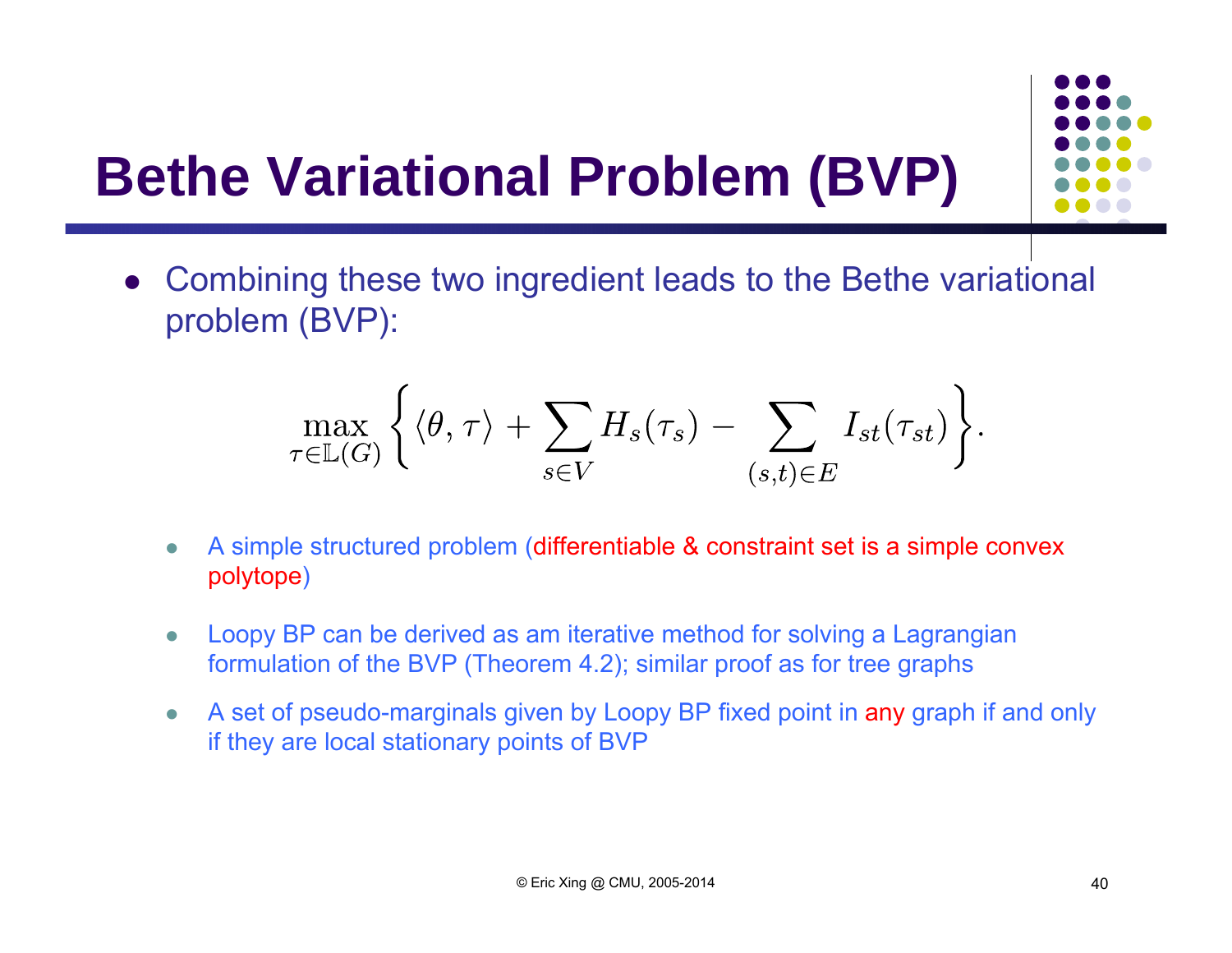### **Geometry of BP**

- $\bullet$  Consider the following assignment of pseudo-marginals
	- $\bullet$ Can easily verify  $\tau \in \mathbb{L}(G)$
	- $\bullet$ However,  $\tau \notin \mathcal{M}(G)$  (need a bit more work)
- $\bullet$  Tree-based outer bound
	- For any graph,  $\mathcal{M}(G) \subseteq \mathbb{L}(G)$  $\bullet$
	- $\bullet$ Equality holds if and only if the graph is a tree



 $\bullet$ Yes, for any element of outer bound  $\mathbb{L}(G)$  it is possible to construct a distribution with it as a  $\mathbb{Z}$ fixed point (Wainwright et. al. 2003)



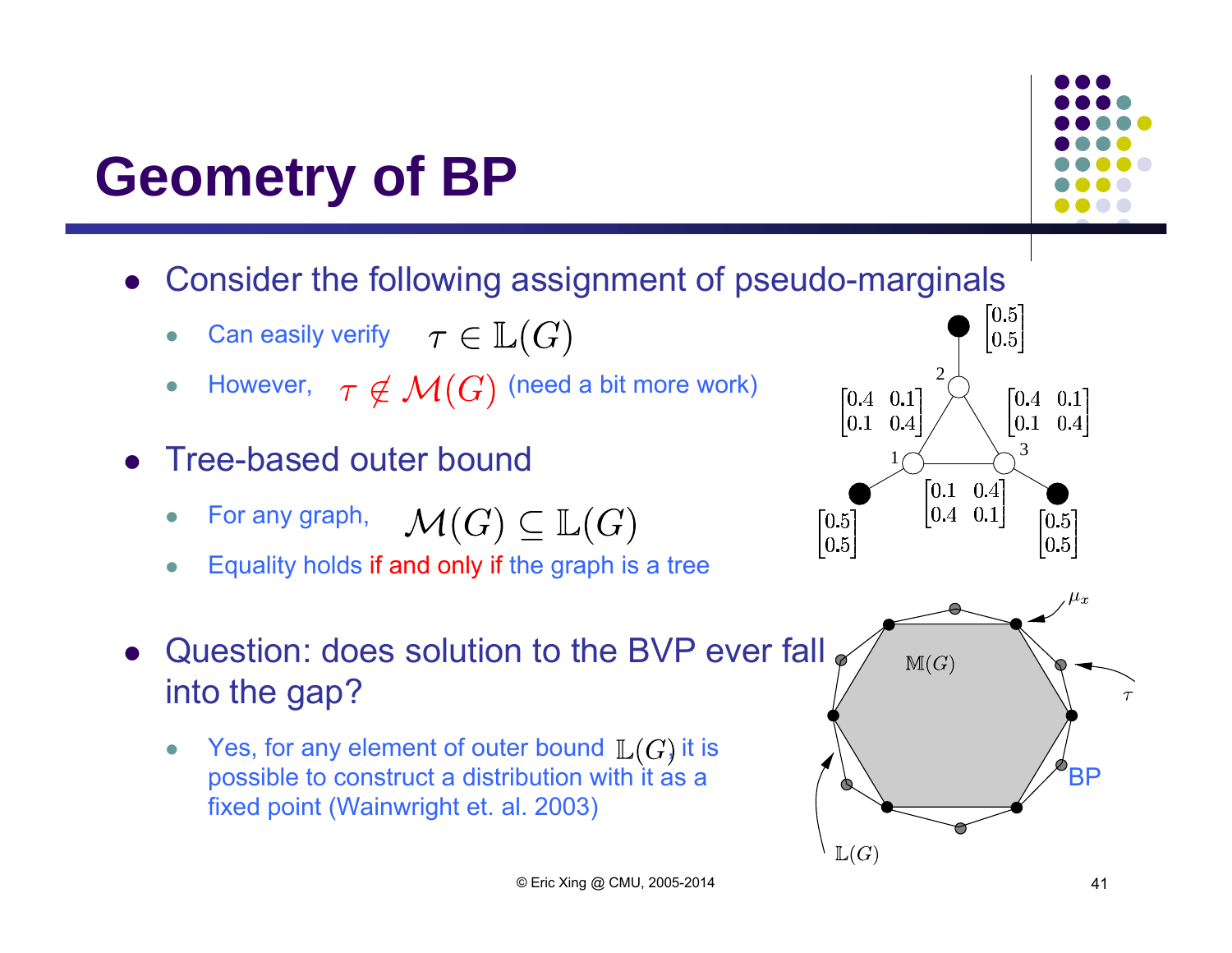#### **Inexactness of Bethe Entropy Approximation**

Consider a fully connected graph with

$$
\mu_s(x_s) = [0.5 \quad 0.5] \quad \text{for } s = 1, 2, 3, 4
$$

$$
\mu_{st}(x_s, x_t) = \begin{bmatrix} 0.5 & 0 \\ 0 & 0.5 \end{bmatrix} \quad \forall (s, t) \in E.
$$



- $\bullet$  $\bullet$  It is globally valid:  $\tau \in \mathcal{M}(\mathcal{C})$ ; realized by the distribution that places mass 1/2 on each of configuration (0,0,0,0) and (1,1,1,1)
- $H_{\text{Bethe}}(\mu) = 4\log 2 6\log 2 = -2\log 2 < 0,$  $\bullet$

$$
-A^*(\mu) = \log 2 > 0.
$$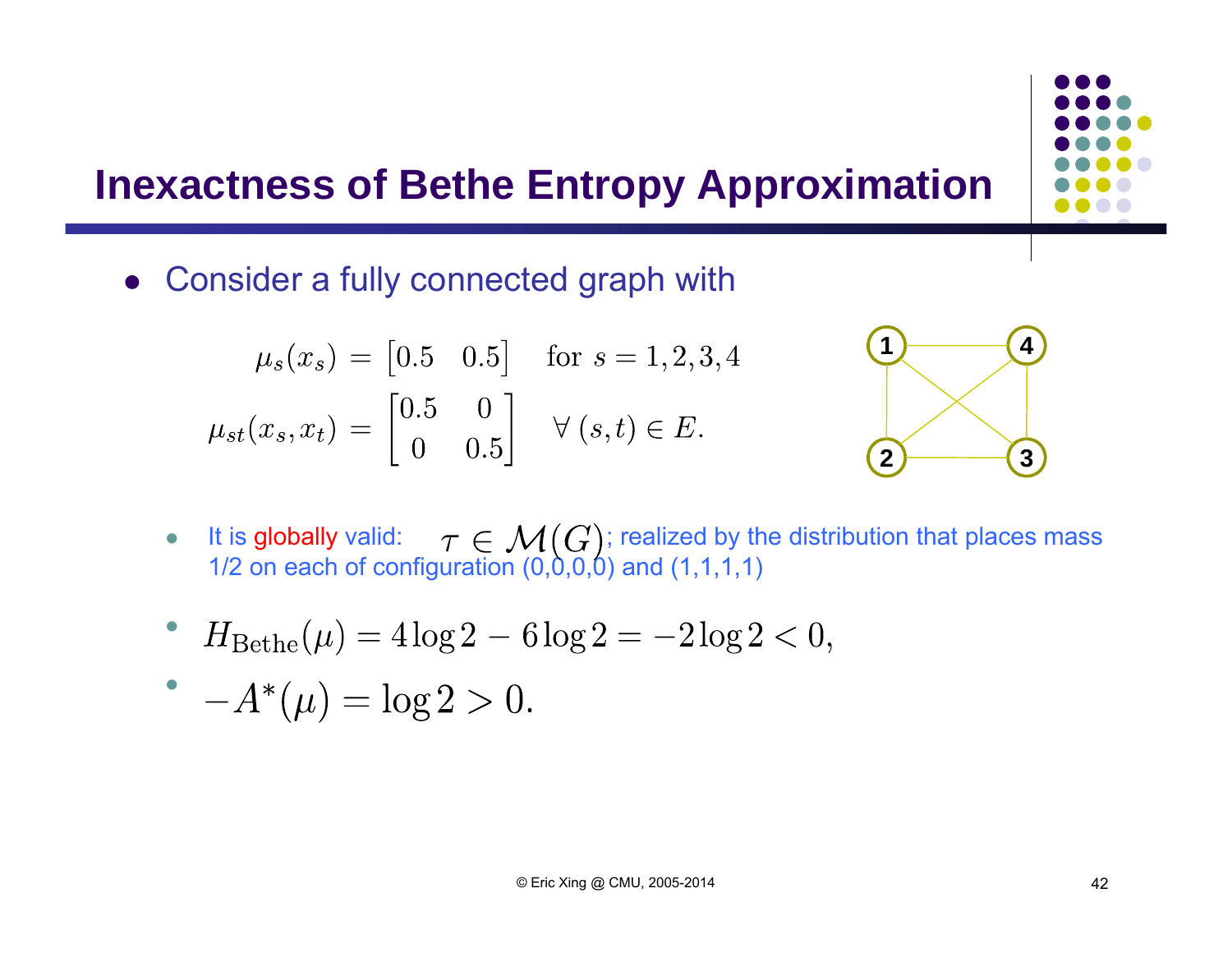#### **Remark**

 This connection provides a principled basis for applying the sum-product algorithm for loopy graphs

#### $\bullet$ However,

- $\bullet$  Although there is always a fixed point of loopy BP, there is no guarantees on the convergence of the algorithm on loopy graphs
- $\bullet$  The Bethe variational problem is usually non-convex. Therefore, there are no guarantees on the global optimum
- $\bullet$ Generally, no guarantees that  $A_{\text{Bethe}}(\theta)$  is a lower bound of  $A(\theta)$

#### **•** Nevertheless,

 $\bullet$  The connection and understanding suggest a number of avenues for improving upon the ordinary sum-product algorithm, via progressively better approximations to the entropy function and outer bounds on the marginal polytope (Kikuchi clustering)